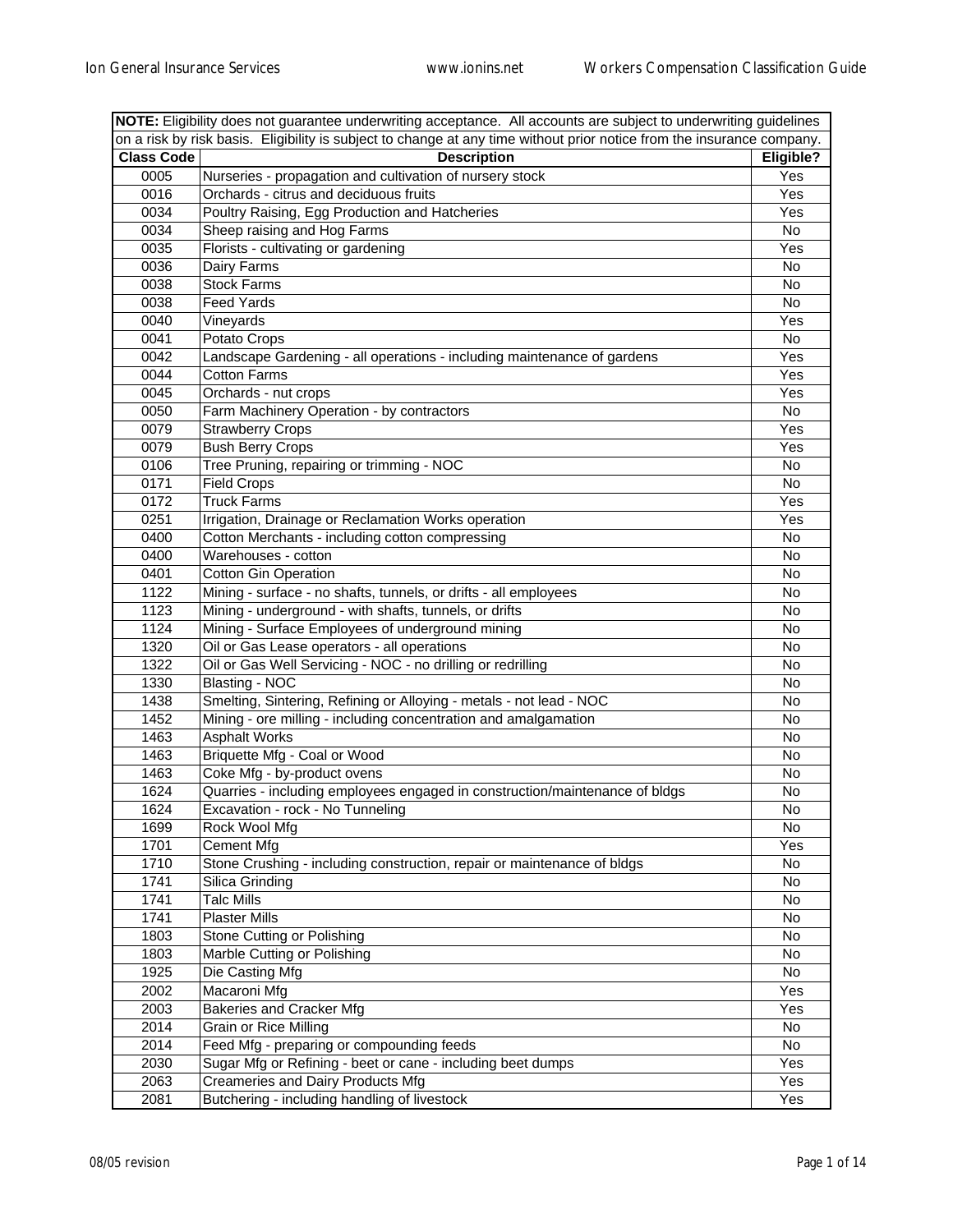| NOTE: Eligibility does not guarantee underwriting acceptance. All accounts are subject to underwriting guidelines |                                                                                                                        |           |
|-------------------------------------------------------------------------------------------------------------------|------------------------------------------------------------------------------------------------------------------------|-----------|
|                                                                                                                   | on a risk by risk basis. Eligibility is subject to change at any time without prior notice from the insurance company. |           |
| <b>Class Code</b>                                                                                                 | <b>Description</b>                                                                                                     | Eligible? |
| 2081                                                                                                              | Stockyards - with or without butchering                                                                                | Yes       |
| 2095                                                                                                              | Meat Products Mfg - NOC - includes canning                                                                             | Yes       |
| 2102                                                                                                              | Fruit or Vegetable Evaporation or Dehydrating                                                                          | No        |
| 2106                                                                                                              | Olive Handling - sorting, curing, packing and canning - including olive oil mfg                                        | Yes       |
| 2106                                                                                                              | Pickle Mfg                                                                                                             | Yes       |
| 2107                                                                                                              | Fruit - fresh fruit packing and handling                                                                               | Yes       |
| 2108                                                                                                              | Fruit - citrus fruit packing and handling                                                                              | Yes       |
| 2109                                                                                                              | Fruit - dried fruit packing and handling                                                                               | Yes       |
| 2111                                                                                                              | Canneries - NOC - including Fruit Preserving                                                                           | Yes       |
| 2113                                                                                                              | Canneries - Fish                                                                                                       | Yes       |
| 2116                                                                                                              | Fruit Juice or Concentrate Mfg                                                                                         | Yes       |
| 2117                                                                                                              | Vegetable or Fruit Processors - frozen                                                                                 | Yes       |
| 2121                                                                                                              | Breweries or Malt Houses - including bottling                                                                          | Yes       |
| 2142                                                                                                              | Wineries - all operations                                                                                              | Yes       |
| 2142                                                                                                              | Distilling - NOC                                                                                                       | Yes       |
| 2142                                                                                                              | Vinegar Mfg                                                                                                            | Yes       |
| 2150                                                                                                              | Ice Mfg or ice Dealers                                                                                                 | Yes       |
| 2163                                                                                                              | Bottling - beverages - no spirituous liquors                                                                           | Yes       |
| 2211                                                                                                              | Cotton Batting, Wadding or Waste Mfg                                                                                   | Yes       |
| 2211                                                                                                              | Felting Mfg                                                                                                            | Yes       |
| 2211                                                                                                              | <b>Wool Combing or Scouring</b>                                                                                        | Yes       |
| 2222                                                                                                              | Spinning or Weaving - natural and synthetic fibers - NOC                                                               | Yes       |
| 2362                                                                                                              | Knitting - NOC                                                                                                         | Yes       |
| 2402                                                                                                              | Carpet or Rug Mfg - other than jute or hemp carpets                                                                    | Yes       |
| 2413                                                                                                              | Textiles - bleaching, dyeing, mercerizing - new goods                                                                  | Yes       |
| 2501                                                                                                              | Clothing Mfg - including embroidery mfg                                                                                | Yes       |
| 2501                                                                                                              | Hat Mfg                                                                                                                | Yes       |
| 2501                                                                                                              | Umbrella Mfg                                                                                                           | Yes       |
| 2501                                                                                                              | Dressmaking or Tailoring - custom exclusively                                                                          | Yes       |
| 2501                                                                                                              | Lampshade Mfg - not metal or glass                                                                                     | Yes       |
| 2501                                                                                                              | Flower or Flower Arrangement Mfg - artificial                                                                          | Yes       |
| 2570                                                                                                              | Mattress or Box Springs - including pillow, quilt or cushion mfg                                                       | Yes       |
| 2571                                                                                                              | Pillow, Quilt, Comforter or Cushion Mfg - no mattress or boxspring mfg                                                 | Yes       |
| 2576                                                                                                              | Canvas Goods Mfg - NOC - shop only                                                                                     | Yes       |
| 2584                                                                                                              |                                                                                                                        | Yes       |
| 2585                                                                                                              | Carpet, Rug or Upholstery Cleaning - shop or outside<br>Laundries - NOC - all employees                                |           |
|                                                                                                                   |                                                                                                                        | Yes       |
| 2586                                                                                                              | Dry Cleaning or Dyeing - NOC                                                                                           | Yes       |
| 2586                                                                                                              | Yarn or Thread Dyeing or Finishing - no yarn or thread mfg                                                             | Yes       |
| 2589                                                                                                              | Dry Cleaning or Laundry - retail                                                                                       | Yes       |
| 2623                                                                                                              | Tanning                                                                                                                | No        |
| 2623                                                                                                              | Fur Mfg - preparing skins                                                                                              | No        |
| 2623                                                                                                              | Hide Processing or preserving                                                                                          | No        |
| 2660                                                                                                              | Boot or Shoe Mfg                                                                                                       | Yes       |
| 2683                                                                                                              | Bag Mfg - Travels Bags/Luggage                                                                                         | Yes       |
| 2688                                                                                                              | Leather Goods Mfg - NOC                                                                                                | Yes       |
| 2702                                                                                                              | Logging or Lumbering - including construction of roads                                                                 | No        |
| 2702                                                                                                              | Clearing Land - all operations                                                                                         | No        |
| 2702                                                                                                              | Wood Chopping or Tie Making - including lumbering, timber cutting                                                      | No        |
| 2710                                                                                                              | Sawmills or Shingle Mills - all employees                                                                              | No        |
| 2710                                                                                                              | Log Chipping                                                                                                           | No        |
| 2710                                                                                                              | Wood Treating or Preserving - including yard or incidental woodworking ops                                             | No        |
| 2727                                                                                                              | Log hauling - including terminal, garage and repair employees                                                          | No        |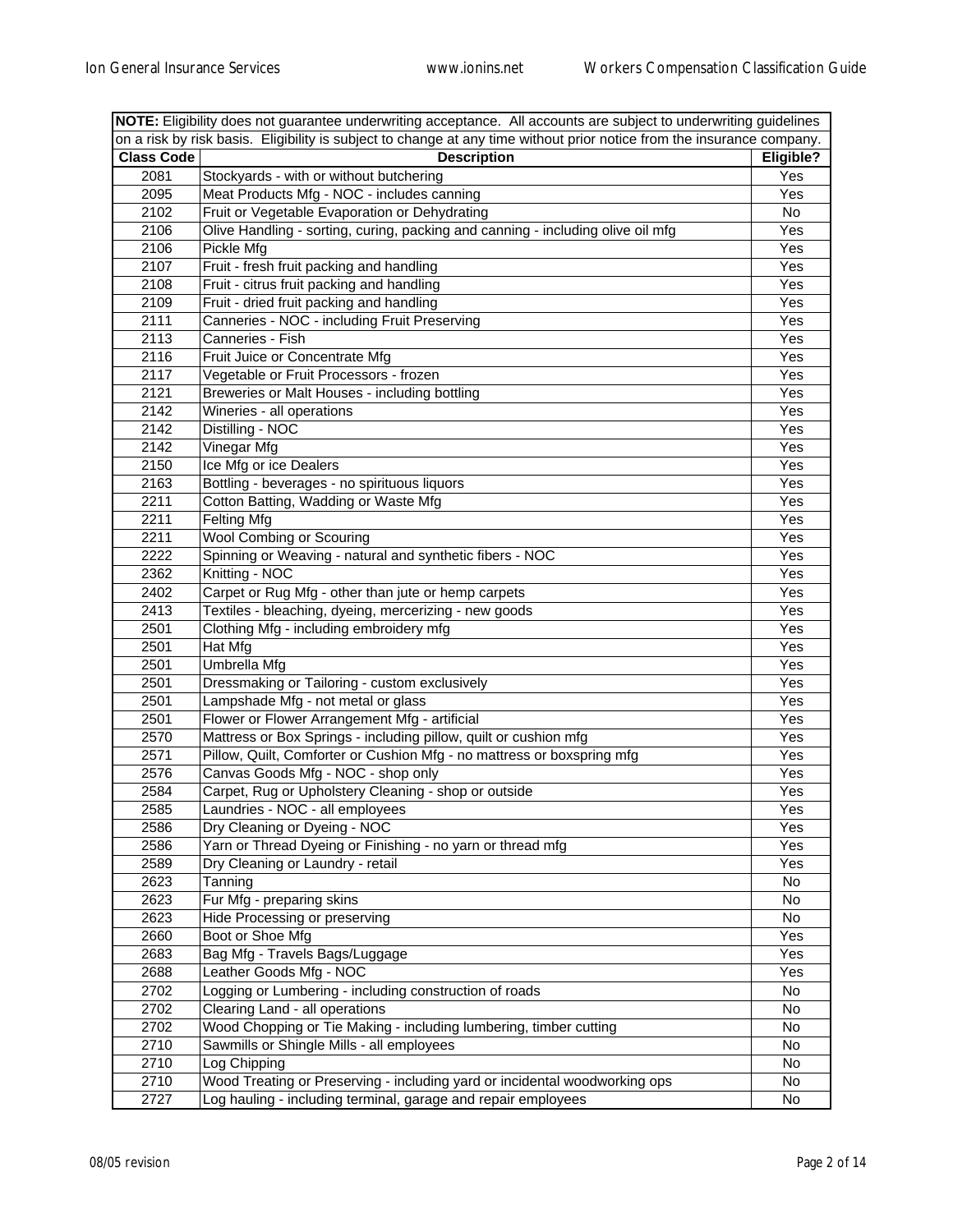|                   | NOTE: Eligibility does not guarantee underwriting acceptance. All accounts are subject to underwriting guidelines      |           |  |
|-------------------|------------------------------------------------------------------------------------------------------------------------|-----------|--|
|                   | on a risk by risk basis. Eligibility is subject to change at any time without prior notice from the insurance company. |           |  |
| <b>Class Code</b> | <b>Description</b>                                                                                                     | Eligible? |  |
| 2731              | Planing or Moulding Mills                                                                                              | No        |  |
| 2757              | Pallet Mfg, Repair or Reconditioning - wood                                                                            | No        |  |
| 2757              | Pallet Dealers - secondhand                                                                                            | No        |  |
| 2759              | Box, Box Shook or Container Mfg - Wood                                                                                 | Yes       |  |
| 2790              | Pattern or Model Mfg - metal, plastic or wood                                                                          | Yes       |  |
| 2797              | Mobilehome Mfg -                                                                                                       | Yes       |  |
| 2797              | Auto Body Mfg - pleasure cars                                                                                          | Yes       |  |
| 2797              | Recreational Vehicle Mfg -                                                                                             | Yes       |  |
| 2806              | Door, Sash or Window Mfg - wood                                                                                        | Yes       |  |
| 2806              | Shutter Mfg - wood                                                                                                     | Yes       |  |
| 2812              | Cabinet Mfg. - Wood                                                                                                    | Yes       |  |
| 2819              | Truss or Building Components Mfg - wood - shop                                                                         | Yes       |  |
| 2840              | Picture Frame Assembly - wood or metal                                                                                 | Yes       |  |
| 2840              | Picture or Artwork Framing - including frame assembly                                                                  | Yes       |  |
| 2842              | Wood products Mfg - NOC                                                                                                | Yes       |  |
| 2852              | Window Blind Mfg or Assembly - all types                                                                               | Yes       |  |
| 2881              | Furniture Assembling - other than metal                                                                                | Yes       |  |
| 2881              | Coffin or Casket Mfg - Wood                                                                                            | Yes       |  |
| 2883              | Furniture Mfg - wood - including assembling or finishing                                                               | Yes       |  |
| 2915              | Veneer or Veneer Products Mfg - NOC                                                                                    | Yes       |  |
| 2923              | Musical Instrument Mfg - other than metal - NOC                                                                        | Yes       |  |
| 3018              | <b>Steel Making</b>                                                                                                    | No        |  |
| 3022              | Pipe or Tube Mfg - other than iron or steel                                                                            | No        |  |
| 3030              | Iron or Steel Works - structural - shop - fabricating or assembling                                                    | No        |  |
| 3039              | Reinforcing Steel Fabrication - shearing and bending                                                                   | No        |  |
| 3040              | Iron Works - non-structural - shop - fabricating or assembling                                                         | Yes       |  |
| 3060              | Door or Window Mfg - metal or combination metal and glass                                                              | Yes       |  |
| 3060              | Door or Window Frame Mfg - metal                                                                                       | Yes       |  |
| 3060              | Door or Window Mfg - wood                                                                                              | Yes       |  |
| 3066              | Sheet Metal Products Mfg - NOC                                                                                         | Yes       |  |
| 3066              | Aluminum Ware Mfg                                                                                                      | Yes       |  |
| 3066              | Coppersmithing - shop                                                                                                  | Yes       |  |
| 3070              | Computer Memory Disk Mfg - rigid                                                                                       | Yes       |  |
| 3076              | Furniture Mfg - metal                                                                                                  | Yes       |  |
| 3076              | Cabinet or Enclosure Mfg - Metal                                                                                       | Yes       |  |
| 3076              | Wheelchair Mfg - metal                                                                                                 | Yes       |  |
| 3081              | Foundries - iron - NOC                                                                                                 | No        |  |
| 3081              | Enameled Ironware Mfg                                                                                                  | No        |  |
| 3082              | Foundries - steel castings                                                                                             | No        |  |
| 3085              | Foundries - non-ferrous - NOC                                                                                          | No        |  |
| 3099              | Tool Mfg - NOC                                                                                                         | Yes       |  |
| 3110              | Forging Works - drop or machine                                                                                        | Yes       |  |
| 3110              | Tool Mfg - hot formed tools - including trimming or grinding                                                           | Yes       |  |
| 3110              | Blacksmithing                                                                                                          | Yes       |  |
| 3131              | Tag, Button or Fastener Mfg                                                                                            | Yes       |  |
| 3131              | Engraving                                                                                                              | Yes       |  |
| 3146              | Hardware Mfg - NOC                                                                                                     | Yes       |  |
| 3146              | Heat Treating - metal                                                                                                  | Yes       |  |
| 3152              | Nail, Tack or Rivet Mfg - cold or hot work                                                                             | Yes       |  |
| 3152              | Nut, Bolt or Screw Mfg - cold or hot work                                                                              | Yes       |  |
| 3152              | Screw Machine Products Mfg - NOC                                                                                       | Yes       |  |
| 3165              | Air-Conditioning Equipment Mfg                                                                                         | Yes       |  |
|                   |                                                                                                                        |           |  |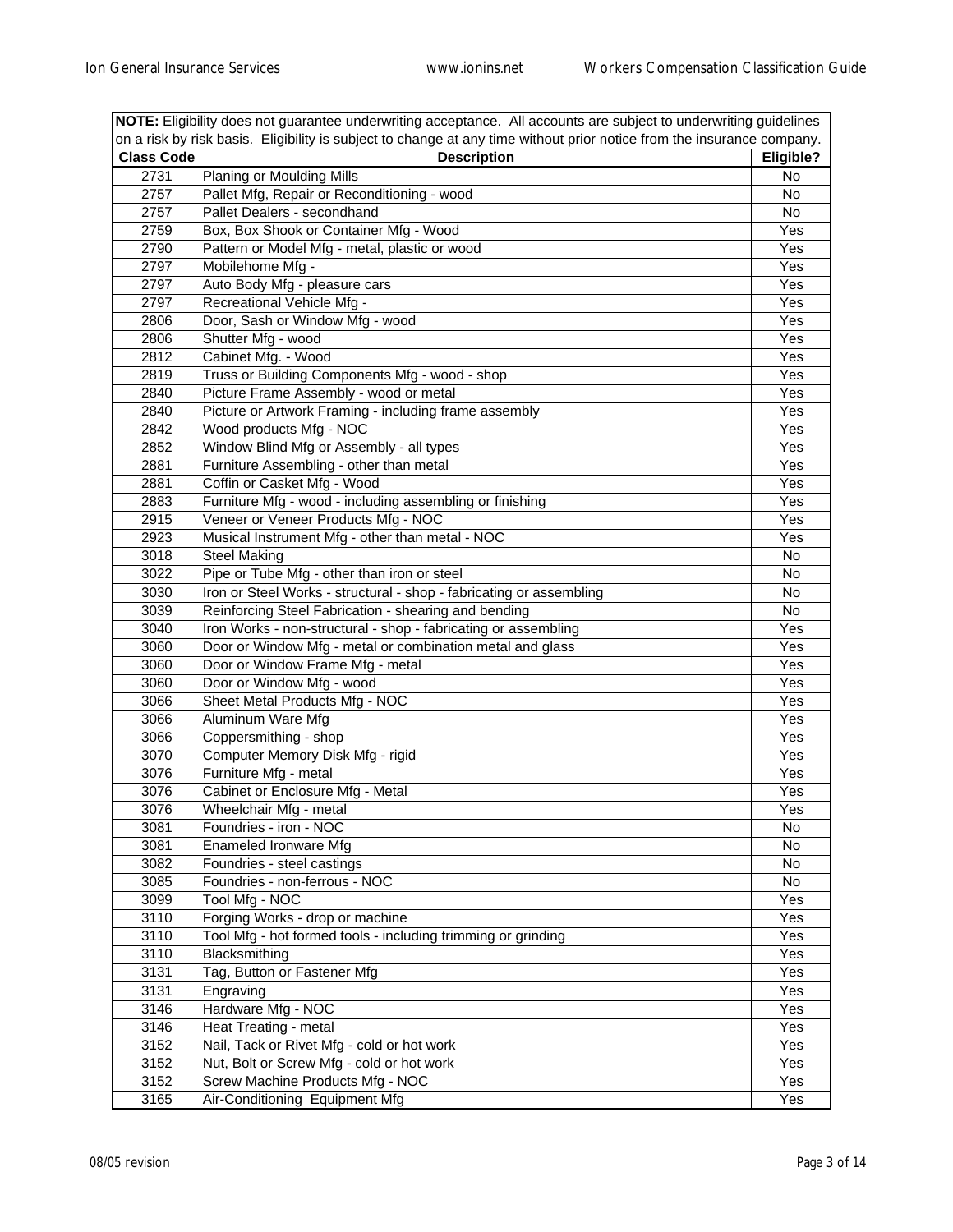| NOTE: Eligibility does not guarantee underwriting acceptance. All accounts are subject to underwriting guidelines |                                                                                                                        |           |
|-------------------------------------------------------------------------------------------------------------------|------------------------------------------------------------------------------------------------------------------------|-----------|
|                                                                                                                   | on a risk by risk basis. Eligibility is subject to change at any time without prior notice from the insurance company. |           |
| <b>Class Code</b>                                                                                                 | <b>Description</b>                                                                                                     | Eligible? |
| 3165                                                                                                              | Refrigerator Mfg - metal                                                                                               | Yes       |
| 3165                                                                                                              | Solar Panel Mfg                                                                                                        | Yes       |
| 3169                                                                                                              | Stove Mfg                                                                                                              | Yes       |
| 3175                                                                                                              | Furnace, Heater or Radiator Mfg                                                                                        | Yes       |
| 3178                                                                                                              | Electronic Element Mfg - NOC                                                                                           | Yes       |
| 3179                                                                                                              | Electrical Apparatus Mfg - NOC                                                                                         | Yes       |
| 3180                                                                                                              | Fixtures or Lamp Mfg or Assembly - Metal - electric or gas                                                             | Yes       |
| 3220                                                                                                              | Can Mfg                                                                                                                | No        |
| 3241                                                                                                              | Wire Rope or Cable Mfg - including wire drawing                                                                        | No        |
| 3241                                                                                                              | Wire Drawing                                                                                                           | No        |
| 3257                                                                                                              | Wire Goods Mfg - NOC                                                                                                   | Yes       |
| 3300                                                                                                              | Bed Spring or Mattress Mfg                                                                                             | Yes       |
| 3339                                                                                                              | Foundries - investment casting - all operations                                                                        | No        |
| 3365                                                                                                              | Welding or Cutting - NOC - shop or outside                                                                             | Yes       |
| 3372                                                                                                              | Electroplating                                                                                                         | Yes       |
| 3372                                                                                                              | Detinning                                                                                                              | Yes       |
| 3372                                                                                                              | Buffing or Polishing of Metal - NOC                                                                                    | Yes       |
| 3372                                                                                                              | Galvanizing or Tinning                                                                                                 | Yes       |
| 3383                                                                                                              | Jewelry Mfg - including foundry operations                                                                             | Yes       |
| 3383                                                                                                              | Trophy Mfg - including foundry operations                                                                              | No        |
| 3383                                                                                                              | Clock Mfg                                                                                                              | Yes       |
| 3383                                                                                                              | Watch Mfg - including foundry operations                                                                               | Yes       |
| 3400                                                                                                              | Metal Goods Mfg - NOC                                                                                                  | Yes       |
| 3401                                                                                                              | Tube or Pipe Products Mfg - NOC                                                                                        | Yes       |
| 3401                                                                                                              | Gate or Corral Mfg - tube or pipe stock                                                                                | Yes       |
| 3501                                                                                                              |                                                                                                                        | Yes       |
| 3501                                                                                                              | Machinery Mfg - portable tools & lawn care<br>Machinery Mfg - swimming pool and spa                                    | Yes       |
| 3507                                                                                                              |                                                                                                                        |           |
|                                                                                                                   | Machinery or Equipment Mfg - agricultural, construction, mining                                                        | Yes       |
| 3560                                                                                                              | Machinery Mfg - commercial food processing equipment                                                                   | Yes       |
| 3560                                                                                                              | Machinery Mfg - industrial - NOC                                                                                       | Yes       |
| 3560                                                                                                              | Machinery Mfg - material handling equipment                                                                            | Yes       |
| 3566                                                                                                              | Audio/Visual Electronic Products Mfg                                                                                   | Yes       |
| 3567                                                                                                              | Computer or Computer Peripheral Equipment Mfg                                                                          | Yes       |
| 3568                                                                                                              | <b>Electrical Connector Mfg</b>                                                                                        | Yes       |
| 3569                                                                                                              | Electric Motor Mfg or Repair                                                                                           | Yes       |
| 3570                                                                                                              | Electric Appliance Mfg - NOC                                                                                           | Yes       |
| 3572                                                                                                              | Medical Instrument Mfg - electronic - diagnostic or treatment                                                          | Yes       |
| 3573                                                                                                              | Power Supply Mfg - NPD                                                                                                 | Yes       |
| 3574                                                                                                              | Machine Mfg - office or sewing - NOC                                                                                   | Yes       |
| 3574                                                                                                              | Golf Club or Fishing Rod Mfg or Assembly                                                                               | Yes       |
| 3577                                                                                                              | Printed Circuit Board Assembling - by contractor                                                                       | Yes       |
| 3578                                                                                                              | Radio or Television Broadcasting/Receiving Equipment Mfg                                                               | Yes       |
| 3579                                                                                                              | Telephone or Telephone Equipment Mfg                                                                                   | No        |
| 3612                                                                                                              | Pump or Hydraulic Apparatus Mfg or Repair - NOC                                                                        | Yes       |
| 3620                                                                                                              | Boilermaking - Plate Steel NOC                                                                                         | No        |
| 3620                                                                                                              | Plate Steel Products Fabrication - NOC                                                                                 | No        |
| 3632                                                                                                              | Machine Shops - NOC                                                                                                    | Yes       |
| 3634                                                                                                              | Valve Mfg - NOC                                                                                                        | No        |
| 3643                                                                                                              | Electric Control Panel or Switchgear Mfg                                                                               | No        |
| 3643                                                                                                              | Electric Power or Transmission Equipment Mfg - NOC                                                                     | Yes       |
| 3647                                                                                                              | <b>Battery Mfg</b>                                                                                                     | No.       |
| 3651                                                                                                              | <b>Electrical Wire Harness Mfg</b>                                                                                     | Yes       |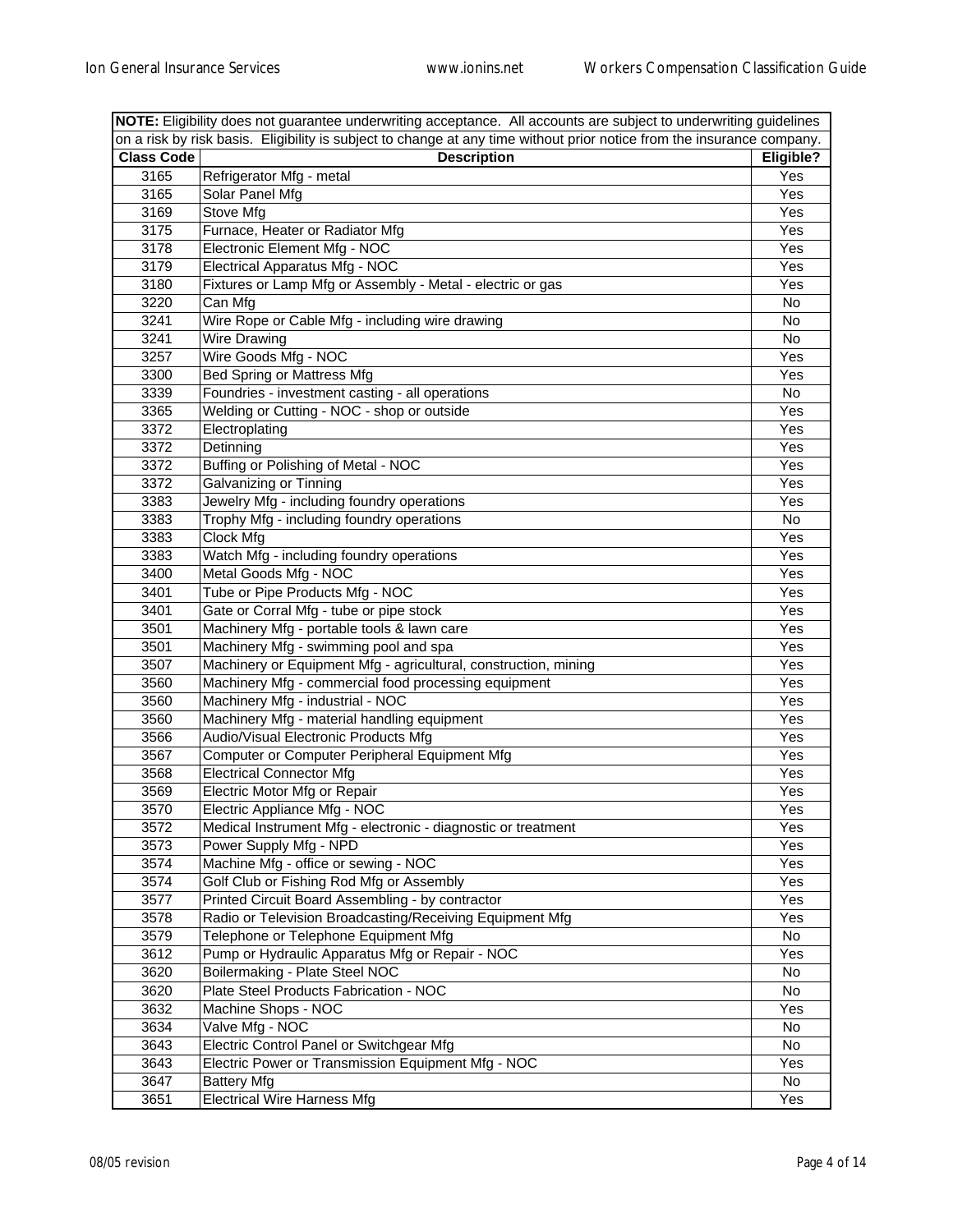| on a risk by risk basis. Eligibility is subject to change at any time without prior notice from the insurance company.<br><b>Class Code</b><br><b>Description</b><br>Eligible?<br>Instrument Mfg - professional or scientific - NOC<br>3681<br>Yes<br>3719<br>Oil or Gas Refining, Distilling or Compressing Units - erection or repair<br>No<br>3724<br>Millwright Work - NOC - erection or repair of machinery<br>No<br>3724<br>Electrical Machinery or Auxiliary Apparatus - installation or repair<br>No<br>3726<br>Boiler Installation - Steam<br>No<br>3805<br>Aircraft Engine Mfg.<br>Yes<br>3805<br>Auto or Truck Engine Mfg.<br>Yes<br>3807<br>Auto or Truck Radiator Mfg<br>Yes<br>3808<br>Auto or Motorcycle Mfg<br>Yes<br><b>Truck or Truck Trailer Mfg</b><br>Yes<br>3815<br>3815<br>Yes<br>Auto Body Mfg - truck, trailer or bus<br>Auto or Truck Dismantling<br>3821<br>No<br>Auto or Truck Parts Rebuilding<br>3828<br>Yes<br>3830<br>Airplane Mfg<br>No<br>3831<br>Machine Shops - aircraft components<br>Yes<br>Auto, Truck or Motorcycles Parts Mfg.<br>3840<br>Yes<br>Sand or Gravel Digging<br>4000<br>No<br>4000<br>No<br>Clay Digging<br>4000<br>Salt Production - by solar evaporation exclusively<br>No<br>4000<br>No<br>Dredging<br>4034<br>Concrete Products Mfg - Shop or Yard Work Only<br>Yes<br>4036<br>Plaster Board or plaster Block Mfg<br>Yes<br>4038<br>Yes<br>Plaster Statuary or Ornament Mfg<br>4038<br>Taxidermist<br>Yes<br>Brick or Clay products Mfg - NOC<br>4041<br>Yes<br>4041<br>Tile or Earthenware Mfg - NOC<br>Yes<br>Potteries - glazed or porcelain, earthenware<br>4049<br>Yes<br>4049<br>Terra Cotta Mfg - for decorative or architectural purposes<br>No<br>4111<br>Glassware Mfg - no automatic or semi-automatic machines<br>Yes<br>4111<br>Incandescent Lamp and Fluorescent Tube Mfg<br>Yes<br>4111<br>Yes<br>Cathedral or Art Glass Window Mfg - Including Glass Mfg<br>4112<br>Integrated Circuit and Semiconductor Wafer Mfg<br>Yes<br>Glassware Mfg - NOC<br>4114<br>Yes<br>4130<br>Glass Merchants - including bending, grinding, beveling<br>Yes<br>4150<br>Optical Goods mfg - NOC<br>Yes<br>4150<br>Lens Mfg - ground and polished lenses<br>Yes<br>Paper or Pulp Mfg - including card, bristol, paper, straw, fiber board mfg<br>4239<br>No<br>Fiber preparation - wood<br>4239<br>No<br>Box Mfg - Rigid Paper Boxes<br>4240<br>Yes<br>4243<br>Box Mfg - Folding Paper Boxes - NOC<br>Yes<br>4244<br>Corrugated or Fiber Board Container Mfg<br>Yes<br>4250<br>Paper Coating or Laminating<br>Yes<br><b>Computer Printing Ribbon Mfg</b><br>4250<br>Yes<br>Typewriter Ribbon Mfg or Refurbishing<br>4250<br>Yes<br>4251<br>Envelope Mfg<br>Yes<br>Paper Goods Mfg - NOC<br>4279<br>Yes<br>4279<br>Bag Mfg - Paper<br>Yes<br>Building or Roofing Paper or Felt Preparation<br>4283<br>No<br>4286<br>Bag Mfg - Plastic<br>Yes<br>Printing Operation - screen printing - all other employees<br>4295<br>Yes<br>4295<br>Screen Printed Merchandise Dealers - all other employees<br>Yes | NOTE: Eligibility does not guarantee underwriting acceptance. All accounts are subject to underwriting guidelines |                                   |     |
|---------------------------------------------------------------------------------------------------------------------------------------------------------------------------------------------------------------------------------------------------------------------------------------------------------------------------------------------------------------------------------------------------------------------------------------------------------------------------------------------------------------------------------------------------------------------------------------------------------------------------------------------------------------------------------------------------------------------------------------------------------------------------------------------------------------------------------------------------------------------------------------------------------------------------------------------------------------------------------------------------------------------------------------------------------------------------------------------------------------------------------------------------------------------------------------------------------------------------------------------------------------------------------------------------------------------------------------------------------------------------------------------------------------------------------------------------------------------------------------------------------------------------------------------------------------------------------------------------------------------------------------------------------------------------------------------------------------------------------------------------------------------------------------------------------------------------------------------------------------------------------------------------------------------------------------------------------------------------------------------------------------------------------------------------------------------------------------------------------------------------------------------------------------------------------------------------------------------------------------------------------------------------------------------------------------------------------------------------------------------------------------------------------------------------------------------------------------------------------------------------------------------------------------------------------------------------------------------------------------------------------------------------------------------------------------------------------------------------------------------------------------------------------------------------------------------------------------------------------------------------------------------------------------------------------------------------------------------------------------------------------------------------------------------------------|-------------------------------------------------------------------------------------------------------------------|-----------------------------------|-----|
|                                                                                                                                                                                                                                                                                                                                                                                                                                                                                                                                                                                                                                                                                                                                                                                                                                                                                                                                                                                                                                                                                                                                                                                                                                                                                                                                                                                                                                                                                                                                                                                                                                                                                                                                                                                                                                                                                                                                                                                                                                                                                                                                                                                                                                                                                                                                                                                                                                                                                                                                                                                                                                                                                                                                                                                                                                                                                                                                                                                                                                                         |                                                                                                                   |                                   |     |
|                                                                                                                                                                                                                                                                                                                                                                                                                                                                                                                                                                                                                                                                                                                                                                                                                                                                                                                                                                                                                                                                                                                                                                                                                                                                                                                                                                                                                                                                                                                                                                                                                                                                                                                                                                                                                                                                                                                                                                                                                                                                                                                                                                                                                                                                                                                                                                                                                                                                                                                                                                                                                                                                                                                                                                                                                                                                                                                                                                                                                                                         |                                                                                                                   |                                   |     |
|                                                                                                                                                                                                                                                                                                                                                                                                                                                                                                                                                                                                                                                                                                                                                                                                                                                                                                                                                                                                                                                                                                                                                                                                                                                                                                                                                                                                                                                                                                                                                                                                                                                                                                                                                                                                                                                                                                                                                                                                                                                                                                                                                                                                                                                                                                                                                                                                                                                                                                                                                                                                                                                                                                                                                                                                                                                                                                                                                                                                                                                         |                                                                                                                   |                                   |     |
|                                                                                                                                                                                                                                                                                                                                                                                                                                                                                                                                                                                                                                                                                                                                                                                                                                                                                                                                                                                                                                                                                                                                                                                                                                                                                                                                                                                                                                                                                                                                                                                                                                                                                                                                                                                                                                                                                                                                                                                                                                                                                                                                                                                                                                                                                                                                                                                                                                                                                                                                                                                                                                                                                                                                                                                                                                                                                                                                                                                                                                                         |                                                                                                                   |                                   |     |
|                                                                                                                                                                                                                                                                                                                                                                                                                                                                                                                                                                                                                                                                                                                                                                                                                                                                                                                                                                                                                                                                                                                                                                                                                                                                                                                                                                                                                                                                                                                                                                                                                                                                                                                                                                                                                                                                                                                                                                                                                                                                                                                                                                                                                                                                                                                                                                                                                                                                                                                                                                                                                                                                                                                                                                                                                                                                                                                                                                                                                                                         |                                                                                                                   |                                   |     |
|                                                                                                                                                                                                                                                                                                                                                                                                                                                                                                                                                                                                                                                                                                                                                                                                                                                                                                                                                                                                                                                                                                                                                                                                                                                                                                                                                                                                                                                                                                                                                                                                                                                                                                                                                                                                                                                                                                                                                                                                                                                                                                                                                                                                                                                                                                                                                                                                                                                                                                                                                                                                                                                                                                                                                                                                                                                                                                                                                                                                                                                         |                                                                                                                   |                                   |     |
|                                                                                                                                                                                                                                                                                                                                                                                                                                                                                                                                                                                                                                                                                                                                                                                                                                                                                                                                                                                                                                                                                                                                                                                                                                                                                                                                                                                                                                                                                                                                                                                                                                                                                                                                                                                                                                                                                                                                                                                                                                                                                                                                                                                                                                                                                                                                                                                                                                                                                                                                                                                                                                                                                                                                                                                                                                                                                                                                                                                                                                                         |                                                                                                                   |                                   |     |
|                                                                                                                                                                                                                                                                                                                                                                                                                                                                                                                                                                                                                                                                                                                                                                                                                                                                                                                                                                                                                                                                                                                                                                                                                                                                                                                                                                                                                                                                                                                                                                                                                                                                                                                                                                                                                                                                                                                                                                                                                                                                                                                                                                                                                                                                                                                                                                                                                                                                                                                                                                                                                                                                                                                                                                                                                                                                                                                                                                                                                                                         |                                                                                                                   |                                   |     |
|                                                                                                                                                                                                                                                                                                                                                                                                                                                                                                                                                                                                                                                                                                                                                                                                                                                                                                                                                                                                                                                                                                                                                                                                                                                                                                                                                                                                                                                                                                                                                                                                                                                                                                                                                                                                                                                                                                                                                                                                                                                                                                                                                                                                                                                                                                                                                                                                                                                                                                                                                                                                                                                                                                                                                                                                                                                                                                                                                                                                                                                         |                                                                                                                   |                                   |     |
|                                                                                                                                                                                                                                                                                                                                                                                                                                                                                                                                                                                                                                                                                                                                                                                                                                                                                                                                                                                                                                                                                                                                                                                                                                                                                                                                                                                                                                                                                                                                                                                                                                                                                                                                                                                                                                                                                                                                                                                                                                                                                                                                                                                                                                                                                                                                                                                                                                                                                                                                                                                                                                                                                                                                                                                                                                                                                                                                                                                                                                                         |                                                                                                                   |                                   |     |
|                                                                                                                                                                                                                                                                                                                                                                                                                                                                                                                                                                                                                                                                                                                                                                                                                                                                                                                                                                                                                                                                                                                                                                                                                                                                                                                                                                                                                                                                                                                                                                                                                                                                                                                                                                                                                                                                                                                                                                                                                                                                                                                                                                                                                                                                                                                                                                                                                                                                                                                                                                                                                                                                                                                                                                                                                                                                                                                                                                                                                                                         |                                                                                                                   |                                   |     |
|                                                                                                                                                                                                                                                                                                                                                                                                                                                                                                                                                                                                                                                                                                                                                                                                                                                                                                                                                                                                                                                                                                                                                                                                                                                                                                                                                                                                                                                                                                                                                                                                                                                                                                                                                                                                                                                                                                                                                                                                                                                                                                                                                                                                                                                                                                                                                                                                                                                                                                                                                                                                                                                                                                                                                                                                                                                                                                                                                                                                                                                         |                                                                                                                   |                                   |     |
|                                                                                                                                                                                                                                                                                                                                                                                                                                                                                                                                                                                                                                                                                                                                                                                                                                                                                                                                                                                                                                                                                                                                                                                                                                                                                                                                                                                                                                                                                                                                                                                                                                                                                                                                                                                                                                                                                                                                                                                                                                                                                                                                                                                                                                                                                                                                                                                                                                                                                                                                                                                                                                                                                                                                                                                                                                                                                                                                                                                                                                                         |                                                                                                                   |                                   |     |
|                                                                                                                                                                                                                                                                                                                                                                                                                                                                                                                                                                                                                                                                                                                                                                                                                                                                                                                                                                                                                                                                                                                                                                                                                                                                                                                                                                                                                                                                                                                                                                                                                                                                                                                                                                                                                                                                                                                                                                                                                                                                                                                                                                                                                                                                                                                                                                                                                                                                                                                                                                                                                                                                                                                                                                                                                                                                                                                                                                                                                                                         |                                                                                                                   |                                   |     |
|                                                                                                                                                                                                                                                                                                                                                                                                                                                                                                                                                                                                                                                                                                                                                                                                                                                                                                                                                                                                                                                                                                                                                                                                                                                                                                                                                                                                                                                                                                                                                                                                                                                                                                                                                                                                                                                                                                                                                                                                                                                                                                                                                                                                                                                                                                                                                                                                                                                                                                                                                                                                                                                                                                                                                                                                                                                                                                                                                                                                                                                         |                                                                                                                   |                                   |     |
|                                                                                                                                                                                                                                                                                                                                                                                                                                                                                                                                                                                                                                                                                                                                                                                                                                                                                                                                                                                                                                                                                                                                                                                                                                                                                                                                                                                                                                                                                                                                                                                                                                                                                                                                                                                                                                                                                                                                                                                                                                                                                                                                                                                                                                                                                                                                                                                                                                                                                                                                                                                                                                                                                                                                                                                                                                                                                                                                                                                                                                                         |                                                                                                                   |                                   |     |
|                                                                                                                                                                                                                                                                                                                                                                                                                                                                                                                                                                                                                                                                                                                                                                                                                                                                                                                                                                                                                                                                                                                                                                                                                                                                                                                                                                                                                                                                                                                                                                                                                                                                                                                                                                                                                                                                                                                                                                                                                                                                                                                                                                                                                                                                                                                                                                                                                                                                                                                                                                                                                                                                                                                                                                                                                                                                                                                                                                                                                                                         |                                                                                                                   |                                   |     |
|                                                                                                                                                                                                                                                                                                                                                                                                                                                                                                                                                                                                                                                                                                                                                                                                                                                                                                                                                                                                                                                                                                                                                                                                                                                                                                                                                                                                                                                                                                                                                                                                                                                                                                                                                                                                                                                                                                                                                                                                                                                                                                                                                                                                                                                                                                                                                                                                                                                                                                                                                                                                                                                                                                                                                                                                                                                                                                                                                                                                                                                         |                                                                                                                   |                                   |     |
|                                                                                                                                                                                                                                                                                                                                                                                                                                                                                                                                                                                                                                                                                                                                                                                                                                                                                                                                                                                                                                                                                                                                                                                                                                                                                                                                                                                                                                                                                                                                                                                                                                                                                                                                                                                                                                                                                                                                                                                                                                                                                                                                                                                                                                                                                                                                                                                                                                                                                                                                                                                                                                                                                                                                                                                                                                                                                                                                                                                                                                                         |                                                                                                                   |                                   |     |
|                                                                                                                                                                                                                                                                                                                                                                                                                                                                                                                                                                                                                                                                                                                                                                                                                                                                                                                                                                                                                                                                                                                                                                                                                                                                                                                                                                                                                                                                                                                                                                                                                                                                                                                                                                                                                                                                                                                                                                                                                                                                                                                                                                                                                                                                                                                                                                                                                                                                                                                                                                                                                                                                                                                                                                                                                                                                                                                                                                                                                                                         |                                                                                                                   |                                   |     |
|                                                                                                                                                                                                                                                                                                                                                                                                                                                                                                                                                                                                                                                                                                                                                                                                                                                                                                                                                                                                                                                                                                                                                                                                                                                                                                                                                                                                                                                                                                                                                                                                                                                                                                                                                                                                                                                                                                                                                                                                                                                                                                                                                                                                                                                                                                                                                                                                                                                                                                                                                                                                                                                                                                                                                                                                                                                                                                                                                                                                                                                         |                                                                                                                   |                                   |     |
|                                                                                                                                                                                                                                                                                                                                                                                                                                                                                                                                                                                                                                                                                                                                                                                                                                                                                                                                                                                                                                                                                                                                                                                                                                                                                                                                                                                                                                                                                                                                                                                                                                                                                                                                                                                                                                                                                                                                                                                                                                                                                                                                                                                                                                                                                                                                                                                                                                                                                                                                                                                                                                                                                                                                                                                                                                                                                                                                                                                                                                                         |                                                                                                                   |                                   |     |
|                                                                                                                                                                                                                                                                                                                                                                                                                                                                                                                                                                                                                                                                                                                                                                                                                                                                                                                                                                                                                                                                                                                                                                                                                                                                                                                                                                                                                                                                                                                                                                                                                                                                                                                                                                                                                                                                                                                                                                                                                                                                                                                                                                                                                                                                                                                                                                                                                                                                                                                                                                                                                                                                                                                                                                                                                                                                                                                                                                                                                                                         |                                                                                                                   |                                   |     |
|                                                                                                                                                                                                                                                                                                                                                                                                                                                                                                                                                                                                                                                                                                                                                                                                                                                                                                                                                                                                                                                                                                                                                                                                                                                                                                                                                                                                                                                                                                                                                                                                                                                                                                                                                                                                                                                                                                                                                                                                                                                                                                                                                                                                                                                                                                                                                                                                                                                                                                                                                                                                                                                                                                                                                                                                                                                                                                                                                                                                                                                         |                                                                                                                   |                                   |     |
|                                                                                                                                                                                                                                                                                                                                                                                                                                                                                                                                                                                                                                                                                                                                                                                                                                                                                                                                                                                                                                                                                                                                                                                                                                                                                                                                                                                                                                                                                                                                                                                                                                                                                                                                                                                                                                                                                                                                                                                                                                                                                                                                                                                                                                                                                                                                                                                                                                                                                                                                                                                                                                                                                                                                                                                                                                                                                                                                                                                                                                                         |                                                                                                                   |                                   |     |
|                                                                                                                                                                                                                                                                                                                                                                                                                                                                                                                                                                                                                                                                                                                                                                                                                                                                                                                                                                                                                                                                                                                                                                                                                                                                                                                                                                                                                                                                                                                                                                                                                                                                                                                                                                                                                                                                                                                                                                                                                                                                                                                                                                                                                                                                                                                                                                                                                                                                                                                                                                                                                                                                                                                                                                                                                                                                                                                                                                                                                                                         |                                                                                                                   |                                   |     |
|                                                                                                                                                                                                                                                                                                                                                                                                                                                                                                                                                                                                                                                                                                                                                                                                                                                                                                                                                                                                                                                                                                                                                                                                                                                                                                                                                                                                                                                                                                                                                                                                                                                                                                                                                                                                                                                                                                                                                                                                                                                                                                                                                                                                                                                                                                                                                                                                                                                                                                                                                                                                                                                                                                                                                                                                                                                                                                                                                                                                                                                         |                                                                                                                   |                                   |     |
|                                                                                                                                                                                                                                                                                                                                                                                                                                                                                                                                                                                                                                                                                                                                                                                                                                                                                                                                                                                                                                                                                                                                                                                                                                                                                                                                                                                                                                                                                                                                                                                                                                                                                                                                                                                                                                                                                                                                                                                                                                                                                                                                                                                                                                                                                                                                                                                                                                                                                                                                                                                                                                                                                                                                                                                                                                                                                                                                                                                                                                                         |                                                                                                                   |                                   |     |
|                                                                                                                                                                                                                                                                                                                                                                                                                                                                                                                                                                                                                                                                                                                                                                                                                                                                                                                                                                                                                                                                                                                                                                                                                                                                                                                                                                                                                                                                                                                                                                                                                                                                                                                                                                                                                                                                                                                                                                                                                                                                                                                                                                                                                                                                                                                                                                                                                                                                                                                                                                                                                                                                                                                                                                                                                                                                                                                                                                                                                                                         |                                                                                                                   |                                   |     |
|                                                                                                                                                                                                                                                                                                                                                                                                                                                                                                                                                                                                                                                                                                                                                                                                                                                                                                                                                                                                                                                                                                                                                                                                                                                                                                                                                                                                                                                                                                                                                                                                                                                                                                                                                                                                                                                                                                                                                                                                                                                                                                                                                                                                                                                                                                                                                                                                                                                                                                                                                                                                                                                                                                                                                                                                                                                                                                                                                                                                                                                         |                                                                                                                   |                                   |     |
|                                                                                                                                                                                                                                                                                                                                                                                                                                                                                                                                                                                                                                                                                                                                                                                                                                                                                                                                                                                                                                                                                                                                                                                                                                                                                                                                                                                                                                                                                                                                                                                                                                                                                                                                                                                                                                                                                                                                                                                                                                                                                                                                                                                                                                                                                                                                                                                                                                                                                                                                                                                                                                                                                                                                                                                                                                                                                                                                                                                                                                                         |                                                                                                                   |                                   |     |
|                                                                                                                                                                                                                                                                                                                                                                                                                                                                                                                                                                                                                                                                                                                                                                                                                                                                                                                                                                                                                                                                                                                                                                                                                                                                                                                                                                                                                                                                                                                                                                                                                                                                                                                                                                                                                                                                                                                                                                                                                                                                                                                                                                                                                                                                                                                                                                                                                                                                                                                                                                                                                                                                                                                                                                                                                                                                                                                                                                                                                                                         |                                                                                                                   |                                   |     |
|                                                                                                                                                                                                                                                                                                                                                                                                                                                                                                                                                                                                                                                                                                                                                                                                                                                                                                                                                                                                                                                                                                                                                                                                                                                                                                                                                                                                                                                                                                                                                                                                                                                                                                                                                                                                                                                                                                                                                                                                                                                                                                                                                                                                                                                                                                                                                                                                                                                                                                                                                                                                                                                                                                                                                                                                                                                                                                                                                                                                                                                         |                                                                                                                   |                                   |     |
|                                                                                                                                                                                                                                                                                                                                                                                                                                                                                                                                                                                                                                                                                                                                                                                                                                                                                                                                                                                                                                                                                                                                                                                                                                                                                                                                                                                                                                                                                                                                                                                                                                                                                                                                                                                                                                                                                                                                                                                                                                                                                                                                                                                                                                                                                                                                                                                                                                                                                                                                                                                                                                                                                                                                                                                                                                                                                                                                                                                                                                                         |                                                                                                                   |                                   |     |
|                                                                                                                                                                                                                                                                                                                                                                                                                                                                                                                                                                                                                                                                                                                                                                                                                                                                                                                                                                                                                                                                                                                                                                                                                                                                                                                                                                                                                                                                                                                                                                                                                                                                                                                                                                                                                                                                                                                                                                                                                                                                                                                                                                                                                                                                                                                                                                                                                                                                                                                                                                                                                                                                                                                                                                                                                                                                                                                                                                                                                                                         |                                                                                                                   |                                   |     |
|                                                                                                                                                                                                                                                                                                                                                                                                                                                                                                                                                                                                                                                                                                                                                                                                                                                                                                                                                                                                                                                                                                                                                                                                                                                                                                                                                                                                                                                                                                                                                                                                                                                                                                                                                                                                                                                                                                                                                                                                                                                                                                                                                                                                                                                                                                                                                                                                                                                                                                                                                                                                                                                                                                                                                                                                                                                                                                                                                                                                                                                         |                                                                                                                   |                                   |     |
|                                                                                                                                                                                                                                                                                                                                                                                                                                                                                                                                                                                                                                                                                                                                                                                                                                                                                                                                                                                                                                                                                                                                                                                                                                                                                                                                                                                                                                                                                                                                                                                                                                                                                                                                                                                                                                                                                                                                                                                                                                                                                                                                                                                                                                                                                                                                                                                                                                                                                                                                                                                                                                                                                                                                                                                                                                                                                                                                                                                                                                                         |                                                                                                                   |                                   |     |
|                                                                                                                                                                                                                                                                                                                                                                                                                                                                                                                                                                                                                                                                                                                                                                                                                                                                                                                                                                                                                                                                                                                                                                                                                                                                                                                                                                                                                                                                                                                                                                                                                                                                                                                                                                                                                                                                                                                                                                                                                                                                                                                                                                                                                                                                                                                                                                                                                                                                                                                                                                                                                                                                                                                                                                                                                                                                                                                                                                                                                                                         |                                                                                                                   |                                   |     |
|                                                                                                                                                                                                                                                                                                                                                                                                                                                                                                                                                                                                                                                                                                                                                                                                                                                                                                                                                                                                                                                                                                                                                                                                                                                                                                                                                                                                                                                                                                                                                                                                                                                                                                                                                                                                                                                                                                                                                                                                                                                                                                                                                                                                                                                                                                                                                                                                                                                                                                                                                                                                                                                                                                                                                                                                                                                                                                                                                                                                                                                         |                                                                                                                   |                                   |     |
|                                                                                                                                                                                                                                                                                                                                                                                                                                                                                                                                                                                                                                                                                                                                                                                                                                                                                                                                                                                                                                                                                                                                                                                                                                                                                                                                                                                                                                                                                                                                                                                                                                                                                                                                                                                                                                                                                                                                                                                                                                                                                                                                                                                                                                                                                                                                                                                                                                                                                                                                                                                                                                                                                                                                                                                                                                                                                                                                                                                                                                                         |                                                                                                                   |                                   |     |
|                                                                                                                                                                                                                                                                                                                                                                                                                                                                                                                                                                                                                                                                                                                                                                                                                                                                                                                                                                                                                                                                                                                                                                                                                                                                                                                                                                                                                                                                                                                                                                                                                                                                                                                                                                                                                                                                                                                                                                                                                                                                                                                                                                                                                                                                                                                                                                                                                                                                                                                                                                                                                                                                                                                                                                                                                                                                                                                                                                                                                                                         |                                                                                                                   |                                   |     |
|                                                                                                                                                                                                                                                                                                                                                                                                                                                                                                                                                                                                                                                                                                                                                                                                                                                                                                                                                                                                                                                                                                                                                                                                                                                                                                                                                                                                                                                                                                                                                                                                                                                                                                                                                                                                                                                                                                                                                                                                                                                                                                                                                                                                                                                                                                                                                                                                                                                                                                                                                                                                                                                                                                                                                                                                                                                                                                                                                                                                                                                         |                                                                                                                   |                                   |     |
|                                                                                                                                                                                                                                                                                                                                                                                                                                                                                                                                                                                                                                                                                                                                                                                                                                                                                                                                                                                                                                                                                                                                                                                                                                                                                                                                                                                                                                                                                                                                                                                                                                                                                                                                                                                                                                                                                                                                                                                                                                                                                                                                                                                                                                                                                                                                                                                                                                                                                                                                                                                                                                                                                                                                                                                                                                                                                                                                                                                                                                                         |                                                                                                                   |                                   |     |
|                                                                                                                                                                                                                                                                                                                                                                                                                                                                                                                                                                                                                                                                                                                                                                                                                                                                                                                                                                                                                                                                                                                                                                                                                                                                                                                                                                                                                                                                                                                                                                                                                                                                                                                                                                                                                                                                                                                                                                                                                                                                                                                                                                                                                                                                                                                                                                                                                                                                                                                                                                                                                                                                                                                                                                                                                                                                                                                                                                                                                                                         |                                                                                                                   |                                   |     |
|                                                                                                                                                                                                                                                                                                                                                                                                                                                                                                                                                                                                                                                                                                                                                                                                                                                                                                                                                                                                                                                                                                                                                                                                                                                                                                                                                                                                                                                                                                                                                                                                                                                                                                                                                                                                                                                                                                                                                                                                                                                                                                                                                                                                                                                                                                                                                                                                                                                                                                                                                                                                                                                                                                                                                                                                                                                                                                                                                                                                                                                         |                                                                                                                   |                                   |     |
|                                                                                                                                                                                                                                                                                                                                                                                                                                                                                                                                                                                                                                                                                                                                                                                                                                                                                                                                                                                                                                                                                                                                                                                                                                                                                                                                                                                                                                                                                                                                                                                                                                                                                                                                                                                                                                                                                                                                                                                                                                                                                                                                                                                                                                                                                                                                                                                                                                                                                                                                                                                                                                                                                                                                                                                                                                                                                                                                                                                                                                                         |                                                                                                                   |                                   |     |
|                                                                                                                                                                                                                                                                                                                                                                                                                                                                                                                                                                                                                                                                                                                                                                                                                                                                                                                                                                                                                                                                                                                                                                                                                                                                                                                                                                                                                                                                                                                                                                                                                                                                                                                                                                                                                                                                                                                                                                                                                                                                                                                                                                                                                                                                                                                                                                                                                                                                                                                                                                                                                                                                                                                                                                                                                                                                                                                                                                                                                                                         |                                                                                                                   |                                   |     |
|                                                                                                                                                                                                                                                                                                                                                                                                                                                                                                                                                                                                                                                                                                                                                                                                                                                                                                                                                                                                                                                                                                                                                                                                                                                                                                                                                                                                                                                                                                                                                                                                                                                                                                                                                                                                                                                                                                                                                                                                                                                                                                                                                                                                                                                                                                                                                                                                                                                                                                                                                                                                                                                                                                                                                                                                                                                                                                                                                                                                                                                         |                                                                                                                   |                                   |     |
|                                                                                                                                                                                                                                                                                                                                                                                                                                                                                                                                                                                                                                                                                                                                                                                                                                                                                                                                                                                                                                                                                                                                                                                                                                                                                                                                                                                                                                                                                                                                                                                                                                                                                                                                                                                                                                                                                                                                                                                                                                                                                                                                                                                                                                                                                                                                                                                                                                                                                                                                                                                                                                                                                                                                                                                                                                                                                                                                                                                                                                                         |                                                                                                                   |                                   |     |
|                                                                                                                                                                                                                                                                                                                                                                                                                                                                                                                                                                                                                                                                                                                                                                                                                                                                                                                                                                                                                                                                                                                                                                                                                                                                                                                                                                                                                                                                                                                                                                                                                                                                                                                                                                                                                                                                                                                                                                                                                                                                                                                                                                                                                                                                                                                                                                                                                                                                                                                                                                                                                                                                                                                                                                                                                                                                                                                                                                                                                                                         |                                                                                                                   |                                   |     |
|                                                                                                                                                                                                                                                                                                                                                                                                                                                                                                                                                                                                                                                                                                                                                                                                                                                                                                                                                                                                                                                                                                                                                                                                                                                                                                                                                                                                                                                                                                                                                                                                                                                                                                                                                                                                                                                                                                                                                                                                                                                                                                                                                                                                                                                                                                                                                                                                                                                                                                                                                                                                                                                                                                                                                                                                                                                                                                                                                                                                                                                         |                                                                                                                   |                                   |     |
|                                                                                                                                                                                                                                                                                                                                                                                                                                                                                                                                                                                                                                                                                                                                                                                                                                                                                                                                                                                                                                                                                                                                                                                                                                                                                                                                                                                                                                                                                                                                                                                                                                                                                                                                                                                                                                                                                                                                                                                                                                                                                                                                                                                                                                                                                                                                                                                                                                                                                                                                                                                                                                                                                                                                                                                                                                                                                                                                                                                                                                                         |                                                                                                                   |                                   |     |
|                                                                                                                                                                                                                                                                                                                                                                                                                                                                                                                                                                                                                                                                                                                                                                                                                                                                                                                                                                                                                                                                                                                                                                                                                                                                                                                                                                                                                                                                                                                                                                                                                                                                                                                                                                                                                                                                                                                                                                                                                                                                                                                                                                                                                                                                                                                                                                                                                                                                                                                                                                                                                                                                                                                                                                                                                                                                                                                                                                                                                                                         |                                                                                                                   |                                   |     |
|                                                                                                                                                                                                                                                                                                                                                                                                                                                                                                                                                                                                                                                                                                                                                                                                                                                                                                                                                                                                                                                                                                                                                                                                                                                                                                                                                                                                                                                                                                                                                                                                                                                                                                                                                                                                                                                                                                                                                                                                                                                                                                                                                                                                                                                                                                                                                                                                                                                                                                                                                                                                                                                                                                                                                                                                                                                                                                                                                                                                                                                         | 4297                                                                                                              | Phototypesetting - all operations | Yes |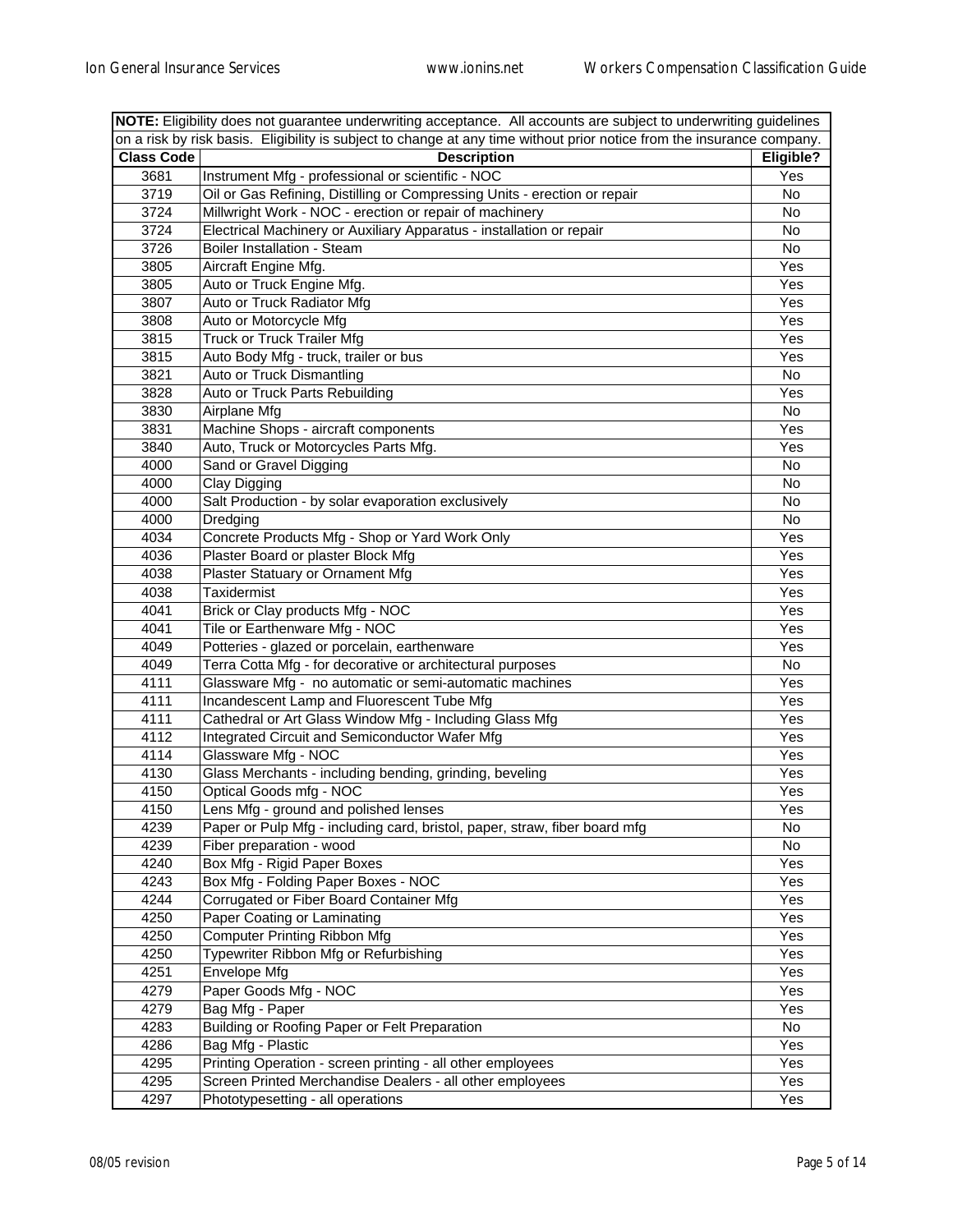| NOTE: Eligibility does not guarantee underwriting acceptance. All accounts are subject to underwriting guidelines |                                                                                                                        |           |
|-------------------------------------------------------------------------------------------------------------------|------------------------------------------------------------------------------------------------------------------------|-----------|
|                                                                                                                   | on a risk by risk basis. Eligibility is subject to change at any time without prior notice from the insurance company. |           |
| <b>Class Code</b>                                                                                                 | <b>Description</b>                                                                                                     | Eligible? |
| 4299                                                                                                              | Printing Operations - all other employees                                                                              | Yes       |
| 4299                                                                                                              | Bookbinding Operation - all other employees                                                                            | Yes       |
| 4304                                                                                                              | Newspaper Publishing or Newspaper Printing - all other employees                                                       | Yes       |
| 4312                                                                                                              | Newspaper Delivery                                                                                                     | No        |
| 4351                                                                                                              | Photo Engraving                                                                                                        | Yes       |
| 4354                                                                                                              | <b>Printed Circuit Board Mfg</b>                                                                                       | Yes       |
| 4360                                                                                                              | Motion Pictures - development of negatives, printing and all subsequent ops.                                           | Yes       |
| 4361                                                                                                              | Photographers - all employees                                                                                          | Yes       |
| 4361                                                                                                              | Photofinishing - all employees                                                                                         | Yes       |
| 4362                                                                                                              | Motion pictures - film exchanges - not located at motion picture studio                                                | Yes       |
| 4410                                                                                                              | Rubber Goods Mfg - NOC                                                                                                 | Yes       |
| 4414                                                                                                              | <b>Rubber Tire Mfg</b>                                                                                                 | No        |
| 4420                                                                                                              | Rubber Tire Recapping or Retreading                                                                                    | No        |
| 4432                                                                                                              | Pen or Mechanical Pencil Mfg                                                                                           | Yes       |
| 4470                                                                                                              | Wire Rope or Cable Mfg - no wire drawing                                                                               | Yes       |
| 4478                                                                                                              | Plastic Goods Mfg - NOC                                                                                                | Yes       |
| 4492                                                                                                              | Sign Mfg - metal, plastic or wood - NOC                                                                                | Yes       |
| 4494                                                                                                              | Plastics - blow molded products mfg - NOC                                                                              | Yes       |
| 4495                                                                                                              | Plastics - extrusion molded products mfg - NOC                                                                         | Yes       |
| 4496                                                                                                              | Plastics - fabricated products mfg - no molding - NOC                                                                  | Yes       |
| 4497                                                                                                              | Plastics - Fiber reinforced plastic products mfg - NOC                                                                 | Yes       |
| 4498                                                                                                              | Plastics - injection molded products mfg - NOC                                                                         | Yes       |
| 4499                                                                                                              | Plastics - thermoformed products mfg - NOC                                                                             | Yes       |
| 4511                                                                                                              | Analytical or Testing Labs - NOC                                                                                       | Yes       |
| 4512                                                                                                              | <b>Biomedical Research Laboratories</b>                                                                                | Yes       |
| 4557                                                                                                              | Ink, Mucilage or polish Mfg                                                                                            | Yes       |
| 4558                                                                                                              | Paint, Varnish or Lacquer Mfg                                                                                          | Yes       |
| 4558                                                                                                              | Resin Mfg - synthetic                                                                                                  | Yes       |
| 4567                                                                                                              | Lead Mfg, Reclaiming or Alloying - red or white                                                                        | No        |
| 4611                                                                                                              | Drug or Pharmaceutical Prep Mfg - no mfg of ingredients - NOC                                                          | Yes       |
| 4623                                                                                                              | Cosmetic, Personal Care Products Mfg - not mfg of ingredients                                                          | Yes       |
| 4635                                                                                                              | Oxygen or Hydrogen Mfg - including tank charging                                                                       | No        |
| 4665                                                                                                              | Rendering or Fertilizer Works                                                                                          | No        |
| 4665                                                                                                              | Glue Mfg - from animal by products                                                                                     | No        |
| 4683                                                                                                              | Oil Mfg or refining - vegetable - NOC                                                                                  | Yes       |
| 4683                                                                                                              | Cottonseed Oil Mfg or Refining - inc. installation/repair of equipment                                                 | Yes       |
| 4691                                                                                                              | Orthotic or Prosthetic Device Mfg - including fitting and adjusting                                                    | Yes       |
| 4692                                                                                                              | <b>Dental Laboratories</b>                                                                                             | Yes       |
| 4717                                                                                                              | <b>Butter Substitutes Mfg</b>                                                                                          | Yes       |
| 4720                                                                                                              | Soap or Synthetic Detergent Mfg                                                                                        | Yes       |
| 4740                                                                                                              | Oil Refining - petroleum                                                                                               | No        |
| 4740                                                                                                              | Asphalt or Tar Distilling                                                                                              | No        |
| 4740                                                                                                              | Gasoline Recovery - from casing head or natural gas                                                                    | No        |
| 4771                                                                                                              | <b>Explosive Mfg</b>                                                                                                   | No        |
| 4771                                                                                                              | Rocket Propellant Mfg - solid propellant                                                                               | No        |
| 4828                                                                                                              | Chemical Mixing, Blending & Repackaging Only                                                                           | No.       |
| 4829                                                                                                              | Chemical Mfg - including mixing, blending & packaging                                                                  | No        |
| 4831                                                                                                              | Vitamin or Food Supplement Mfg - not manufacturing ingredients                                                         | Yes       |
| 4922                                                                                                              | Magnetic Tape Mfg                                                                                                      | Yes       |
| 4983                                                                                                              | Gasket Mfg                                                                                                             | Yes       |
| 5020                                                                                                              | Ceiling Installation - Suspended Acoustical Grid Type                                                                  | Yes       |
| 5027                                                                                                              | Masonry - NOC - < \$19/hr                                                                                              | No        |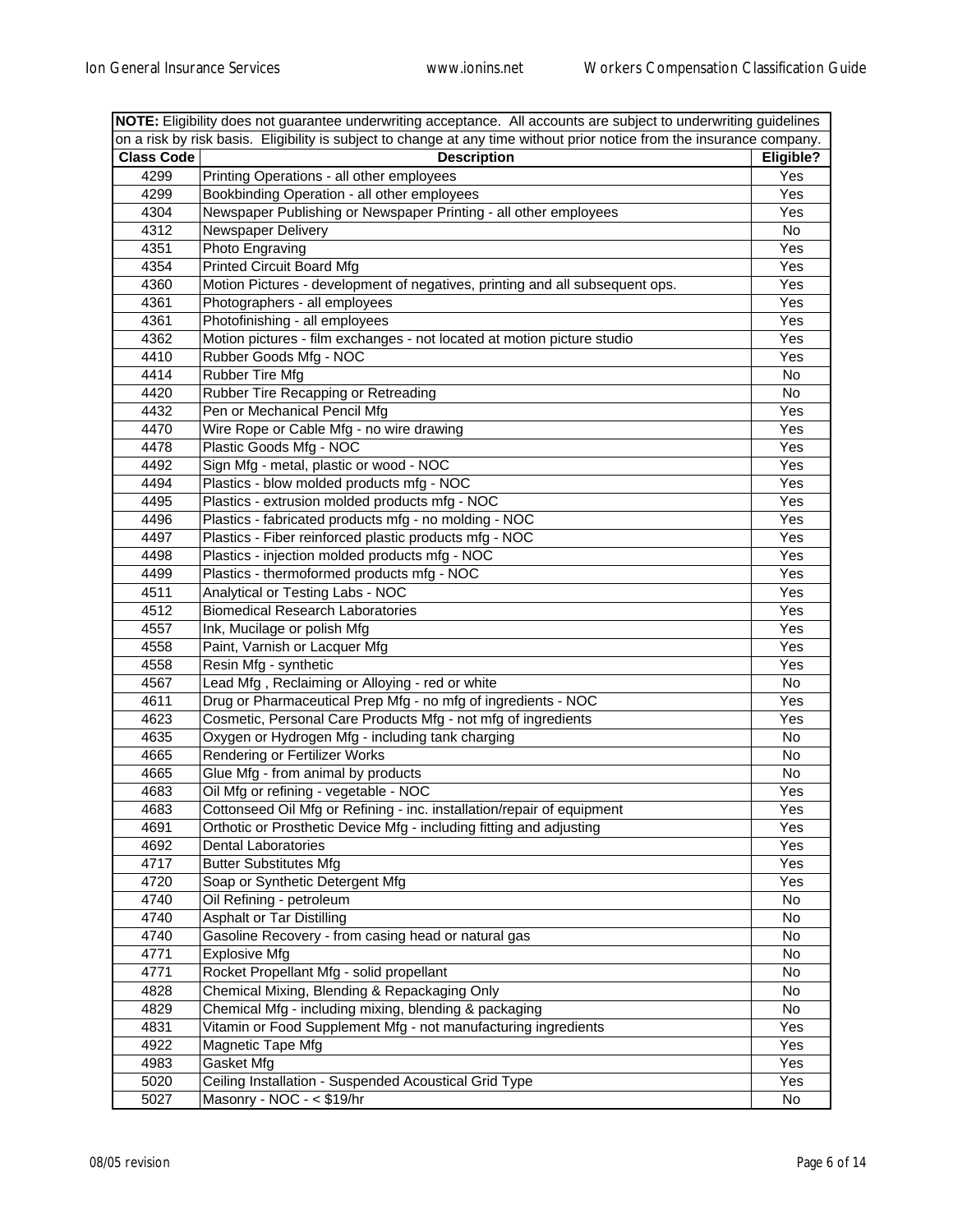| NOTE: Eligibility does not guarantee underwriting acceptance. All accounts are subject to underwriting guidelines |                                                                                                                        |           |
|-------------------------------------------------------------------------------------------------------------------|------------------------------------------------------------------------------------------------------------------------|-----------|
|                                                                                                                   | on a risk by risk basis. Eligibility is subject to change at any time without prior notice from the insurance company. |           |
| <b>Class Code</b><br>Eligible?<br><b>Description</b>                                                              |                                                                                                                        |           |
| 5028                                                                                                              | Masonry - NOC -> \$19/hr                                                                                               | No        |
| 5040                                                                                                              | Iron or Steel Erection - structural and exterior installation                                                          | No        |
| 5040                                                                                                              | <b>Bridge Building - Metal</b>                                                                                         | No        |
| 5040                                                                                                              | Painting - steel structures or bridges                                                                                 | No        |
| 5057                                                                                                              | Iron or Steel Erection - NOC                                                                                           | No        |
| 5059                                                                                                              | Iron or Steel Erection - structural - less than 2 stories                                                              | No        |
| 5102                                                                                                              | Iron, Steel, Brass, Bronze or Aluminum Erection - non-structural                                                       | Yes       |
| 5102                                                                                                              | Floor Installation - elevated                                                                                          | Yes       |
| 5107                                                                                                              | Door, Door Frame or Pre-glazed Window Installation                                                                     | No        |
| 5108                                                                                                              | Door Installation - overhead doors                                                                                     | No        |
| 5128                                                                                                              | Instrument - professional or scientific - installation, service or repair                                              | Yes       |
| 5140                                                                                                              | Electrical Wiring - within buildings - >\$22/hr                                                                        | Yes       |
| 5146                                                                                                              | Cabinet or Fixtures - portable: interior trim - installation                                                           | Yes       |
| 5146                                                                                                              | Sign installation or Repair - interior or affixed to building surfaces                                                 | Yes       |
| 5160                                                                                                              | <b>Elevator Erection or Repair</b>                                                                                     | No        |
| 5183                                                                                                              | Plumbing - shop and outside - < \$21/hr                                                                                | Yes       |
| 5183                                                                                                              | Refrigeration Equipment - not household units - installation - < \$21/hr                                               | Yes       |
| 5184                                                                                                              | Steam pipe or Boiler Insulation - applying non-conducting materials                                                    | No        |
| 5185                                                                                                              | Automatic Sprinkler Installation - in bldgs - <\$22.00/hr                                                              | Yes       |
| 5186                                                                                                              | Automatic Sprinkler Installation - in bldgs - > \$22.00/hr                                                             | Yes       |
| 5187                                                                                                              | Refrigeration Equipment - not household units - installation - > \$21/hr                                               | No        |
| 5187                                                                                                              | Plumbing - shop and outside - $>$ \$21/hr                                                                              | Yes       |
| 5190                                                                                                              | Electrical Wiring - within buildings - < \$22/hr                                                                       | Yes       |
| 5191                                                                                                              | Office Machine Installation, Inspection - NOC - shop and outside                                                       | Yes       |
| 5191                                                                                                              | Computer System Installation - Shop and outside                                                                        | Yes       |
| 5191                                                                                                              | Telephone or telephone System installation, Service or Repair - shop or o/s                                            | Yes       |
| 5192                                                                                                              | Vending or Coin-operated Machines - installation, service or repair                                                    | Yes       |
| 5195                                                                                                              | Communications Cabling - within buildings                                                                              | Yes       |
| 5201                                                                                                              | Concrete or Cement Work - Sidewalks/Driveways - <\$19/hr                                                               | Yes       |
| 5201                                                                                                              | Concrete or Cement Work - Concrete Floor Slabs - <\$19/hr                                                              | Yes       |
| 5205                                                                                                              | Concrete or Cement Work - Sidewalks/Driveways - >\$19/hr                                                               | Yes       |
| 5205                                                                                                              | Concrete or Cement Work - Concrete Floor Slabs - >\$19/hr                                                              | Yes       |
| 5207                                                                                                              | Dam Construction - concrete - all operations                                                                           | No        |
| 5212                                                                                                              | Concrete Pumping - all operations                                                                                      | Yes       |
| 5213                                                                                                              | Concrete Construction - NOC                                                                                            | Yes       |
| 5214                                                                                                              | Concrete or Cement Work - Pre-cast Products                                                                            | No        |
| 5222                                                                                                              | Concrete Construction - in connection with bridges                                                                     | No        |
| 5222                                                                                                              | Chimney Construction - Stone, Brick or Concrete                                                                        | No        |
| 5225                                                                                                              | Reinforcing Steel Installation - placing for concrete construction                                                     | No        |
| 5348                                                                                                              | Tile, Stone, Mosaic or terrazzo work - interior construction only                                                      | Yes       |
| 5403                                                                                                              | Carpentry - NOC - < \$21.00/hr                                                                                         | Yes       |
| 5432                                                                                                              | Carpentry - NOC - > \$21.00/hr                                                                                         | Yes       |
| 5436                                                                                                              | Hardwood Floor Laying - including finishing                                                                            | No        |
| 5443                                                                                                              | Lathing                                                                                                                | No        |
| 5446                                                                                                              | Wallboard Application - within buildings - < \$21/hr                                                                   | Yes       |
| 5447                                                                                                              | Wallboard Application - within buildings - > \$21/hr                                                                   | Yes       |
| 5467                                                                                                              | Glaziers - away from shop - < \$21/hr                                                                                  | Yes       |
| 5470                                                                                                              | Glaziers - away from shop - > \$21/hr                                                                                  | Yes       |
| 5473                                                                                                              | Asbestos Abatement                                                                                                     |           |
| 5474                                                                                                              | Painting, Decorating or Paper Hanging - including shop operations < \$19                                               | No<br>Yes |
| 5474                                                                                                              | Waterproofing - including shop operations - < \$19/hr                                                                  | Yes       |
| 5474                                                                                                              | Painting - oil or gasoline storage tanks - including shop operations < \$19                                            | Yes       |
|                                                                                                                   |                                                                                                                        |           |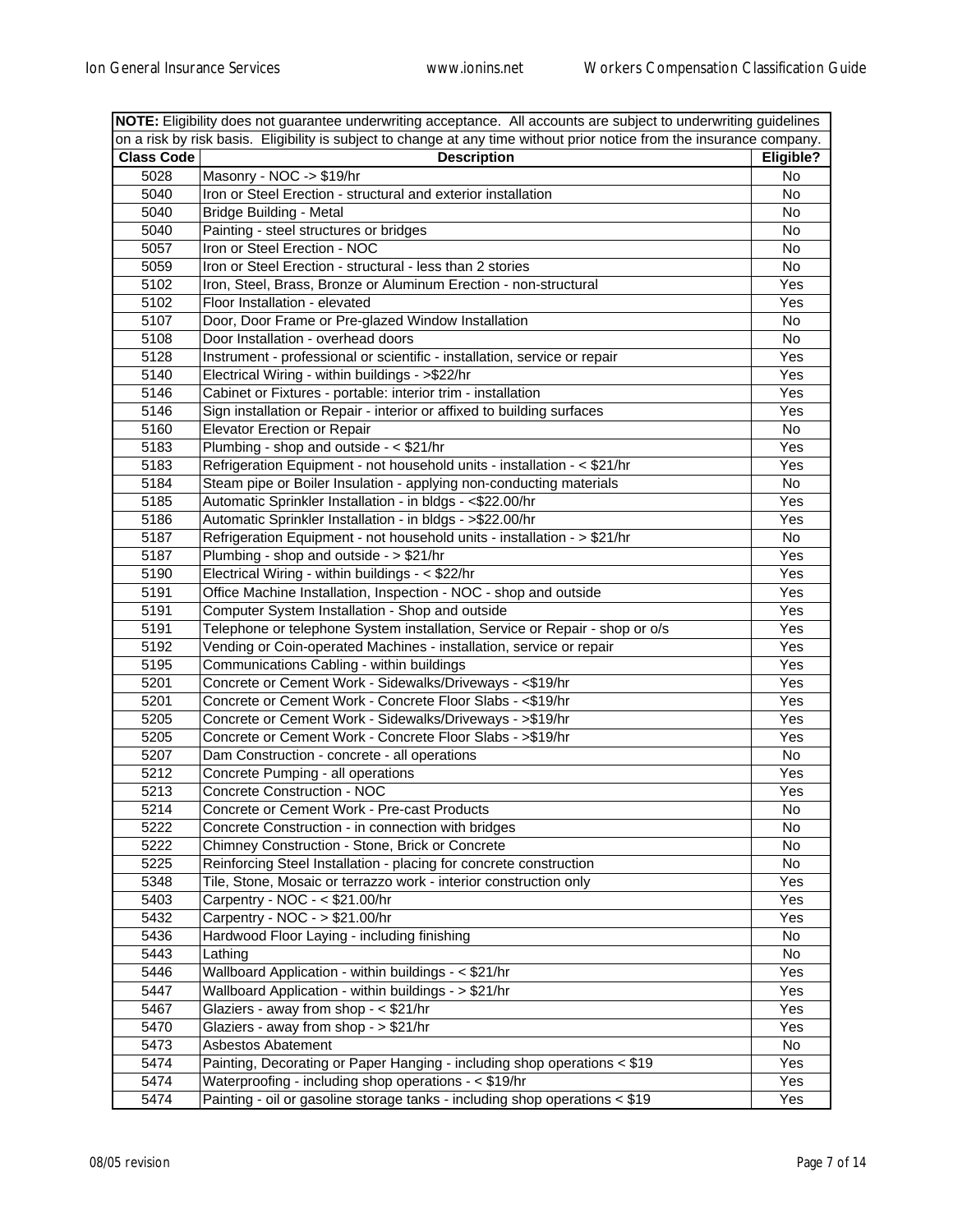| on a risk by risk basis. Eligibility is subject to change at any time without prior notice from the insurance company.<br><b>Class Code</b><br>Eligible?<br><b>Description</b><br>Insulation Work - installation or application - NOC<br>5479<br>No<br>5482<br>Painting, Decorating or Paper Hanging - including shop operations > \$19<br>Yes<br>5482<br>Waterproofing - including shop operations - > \$19/hr<br>Yes<br>Painting - oil or gasoline storage tanks - including shop operations > \$19<br>5482<br>Yes<br>Plastering or Stucco Work - < \$20/hr<br>5484<br>Yes<br>5485<br>Plastering or Stucco Work - > \$20/hr<br>Yes<br>5506<br>Street or Road Construction - paving or repaving, surfacing or resurfacing<br>No<br>5507<br>Street or Road Construction - grading<br>No<br>Sheet Metal Work - erection, installation or repair - < \$20/hr<br>5538<br>Yes<br>5542<br>Sheet Metal Work - erection, installation or repair - > \$20/hr<br>Yes<br>5552<br>Roofing - all kinds - including yard employees - < \$19/hr<br>No<br>5553<br>Roofing - all kinds - including yard employees - > \$19/hr<br>No<br>5606<br><b>Contractors - Executive Supervisors</b><br>Yes<br>5630<br>Steel Framing - light gauge - residential less than 3 stories - < \$21/hr<br>No<br>5631<br>Steel Framing - light gauge - residential less than 3 stories - > \$21/hr<br>No<br>5632<br>Steel Framing - light gauge - commercial or industrial - < \$21/hr<br>No<br>5633<br>Steel Framing - light gauge - commercial or industrial - > \$21/hr<br>No<br>5645<br>Carpentry - dwellings not exceeding 3 stories - <\$21.00/hr<br>Yes<br>5645<br>Carpentry - 1 or 2 family homes - <\$21.00/hr<br>Yes<br>Termite Control Work - all operations - including yard employees<br>5650<br>No<br>Carpentry - 1 or 2 family homes - > \$21.00/hr<br>5697<br>Yes<br>Carpentry - dwellings not exceeding 3 stories - >\$21.00/hr<br>5697<br>Yes<br>Serum, Anti-toxin or Virus Mfg<br>5951<br>Yes<br>6003<br>Pile Driving<br>No<br>Wharf Building - timber - including pile driving<br>6003<br>No<br>6003<br>Bridge or Trestle Construction - Wood<br>No<br>6011<br>Dam Construction - NOC - all operations<br>No<br>6204<br>Drilling - NOC<br>No<br>6206<br>Oil or Gas Wells - cementing<br>No<br>6206<br>Oil or Gas Wells - acidizing - all operations<br>No<br>6206<br>Oil or Gas Wells - vacuum truck service companies - all operations<br>No<br>6206<br>Oil or Gas Wells - gravel packing<br>No<br>Oil or Gas Wells - specialty tool companies - NOC - all employees<br>6213<br>No<br>6216<br>Oil or Gas Lease Work - NOC - not lease operators<br>No<br>6218<br>Excavation - NOC - < \$23/hr<br>No<br>6218<br>Grading Land - NOC - < \$23/hr<br>No<br>6218<br>Land Leveling - grading farm lands - < \$23/hr<br>No<br>Land Leveling - grading farm lands - > \$23/hr<br>6220<br>No<br>6220<br>Excavation - NOC - > \$23/hr<br>Yes<br>6220<br>Grading Land - NOC - > \$23/hr<br>Yes<br>6233<br>Oil or Gas Pipeline Construction<br>No<br>6235<br>Oil or Gas Wells - drilling or redrilling<br>No<br>6235<br>Oil or Gas Wells - installation or recovery of casing<br>No | NOTE: Eligibility does not guarantee underwriting acceptance. All accounts are subject to underwriting guidelines |                             |    |
|------------------------------------------------------------------------------------------------------------------------------------------------------------------------------------------------------------------------------------------------------------------------------------------------------------------------------------------------------------------------------------------------------------------------------------------------------------------------------------------------------------------------------------------------------------------------------------------------------------------------------------------------------------------------------------------------------------------------------------------------------------------------------------------------------------------------------------------------------------------------------------------------------------------------------------------------------------------------------------------------------------------------------------------------------------------------------------------------------------------------------------------------------------------------------------------------------------------------------------------------------------------------------------------------------------------------------------------------------------------------------------------------------------------------------------------------------------------------------------------------------------------------------------------------------------------------------------------------------------------------------------------------------------------------------------------------------------------------------------------------------------------------------------------------------------------------------------------------------------------------------------------------------------------------------------------------------------------------------------------------------------------------------------------------------------------------------------------------------------------------------------------------------------------------------------------------------------------------------------------------------------------------------------------------------------------------------------------------------------------------------------------------------------------------------------------------------------------------------------------------------------------------------------------------------------------------------------------------------------------------------------------------------------------------------------------------------------------------------------------------------------------------------------------------------------------------------------------------------------------------------------------------------------------------------------------------------------------------------------------------------------------------------------------------------------------------------------------------------------------------------------------------------------|-------------------------------------------------------------------------------------------------------------------|-----------------------------|----|
|                                                                                                                                                                                                                                                                                                                                                                                                                                                                                                                                                                                                                                                                                                                                                                                                                                                                                                                                                                                                                                                                                                                                                                                                                                                                                                                                                                                                                                                                                                                                                                                                                                                                                                                                                                                                                                                                                                                                                                                                                                                                                                                                                                                                                                                                                                                                                                                                                                                                                                                                                                                                                                                                                                                                                                                                                                                                                                                                                                                                                                                                                                                                                            |                                                                                                                   |                             |    |
|                                                                                                                                                                                                                                                                                                                                                                                                                                                                                                                                                                                                                                                                                                                                                                                                                                                                                                                                                                                                                                                                                                                                                                                                                                                                                                                                                                                                                                                                                                                                                                                                                                                                                                                                                                                                                                                                                                                                                                                                                                                                                                                                                                                                                                                                                                                                                                                                                                                                                                                                                                                                                                                                                                                                                                                                                                                                                                                                                                                                                                                                                                                                                            |                                                                                                                   |                             |    |
|                                                                                                                                                                                                                                                                                                                                                                                                                                                                                                                                                                                                                                                                                                                                                                                                                                                                                                                                                                                                                                                                                                                                                                                                                                                                                                                                                                                                                                                                                                                                                                                                                                                                                                                                                                                                                                                                                                                                                                                                                                                                                                                                                                                                                                                                                                                                                                                                                                                                                                                                                                                                                                                                                                                                                                                                                                                                                                                                                                                                                                                                                                                                                            |                                                                                                                   |                             |    |
|                                                                                                                                                                                                                                                                                                                                                                                                                                                                                                                                                                                                                                                                                                                                                                                                                                                                                                                                                                                                                                                                                                                                                                                                                                                                                                                                                                                                                                                                                                                                                                                                                                                                                                                                                                                                                                                                                                                                                                                                                                                                                                                                                                                                                                                                                                                                                                                                                                                                                                                                                                                                                                                                                                                                                                                                                                                                                                                                                                                                                                                                                                                                                            |                                                                                                                   |                             |    |
|                                                                                                                                                                                                                                                                                                                                                                                                                                                                                                                                                                                                                                                                                                                                                                                                                                                                                                                                                                                                                                                                                                                                                                                                                                                                                                                                                                                                                                                                                                                                                                                                                                                                                                                                                                                                                                                                                                                                                                                                                                                                                                                                                                                                                                                                                                                                                                                                                                                                                                                                                                                                                                                                                                                                                                                                                                                                                                                                                                                                                                                                                                                                                            |                                                                                                                   |                             |    |
|                                                                                                                                                                                                                                                                                                                                                                                                                                                                                                                                                                                                                                                                                                                                                                                                                                                                                                                                                                                                                                                                                                                                                                                                                                                                                                                                                                                                                                                                                                                                                                                                                                                                                                                                                                                                                                                                                                                                                                                                                                                                                                                                                                                                                                                                                                                                                                                                                                                                                                                                                                                                                                                                                                                                                                                                                                                                                                                                                                                                                                                                                                                                                            |                                                                                                                   |                             |    |
|                                                                                                                                                                                                                                                                                                                                                                                                                                                                                                                                                                                                                                                                                                                                                                                                                                                                                                                                                                                                                                                                                                                                                                                                                                                                                                                                                                                                                                                                                                                                                                                                                                                                                                                                                                                                                                                                                                                                                                                                                                                                                                                                                                                                                                                                                                                                                                                                                                                                                                                                                                                                                                                                                                                                                                                                                                                                                                                                                                                                                                                                                                                                                            |                                                                                                                   |                             |    |
|                                                                                                                                                                                                                                                                                                                                                                                                                                                                                                                                                                                                                                                                                                                                                                                                                                                                                                                                                                                                                                                                                                                                                                                                                                                                                                                                                                                                                                                                                                                                                                                                                                                                                                                                                                                                                                                                                                                                                                                                                                                                                                                                                                                                                                                                                                                                                                                                                                                                                                                                                                                                                                                                                                                                                                                                                                                                                                                                                                                                                                                                                                                                                            |                                                                                                                   |                             |    |
|                                                                                                                                                                                                                                                                                                                                                                                                                                                                                                                                                                                                                                                                                                                                                                                                                                                                                                                                                                                                                                                                                                                                                                                                                                                                                                                                                                                                                                                                                                                                                                                                                                                                                                                                                                                                                                                                                                                                                                                                                                                                                                                                                                                                                                                                                                                                                                                                                                                                                                                                                                                                                                                                                                                                                                                                                                                                                                                                                                                                                                                                                                                                                            |                                                                                                                   |                             |    |
|                                                                                                                                                                                                                                                                                                                                                                                                                                                                                                                                                                                                                                                                                                                                                                                                                                                                                                                                                                                                                                                                                                                                                                                                                                                                                                                                                                                                                                                                                                                                                                                                                                                                                                                                                                                                                                                                                                                                                                                                                                                                                                                                                                                                                                                                                                                                                                                                                                                                                                                                                                                                                                                                                                                                                                                                                                                                                                                                                                                                                                                                                                                                                            |                                                                                                                   |                             |    |
|                                                                                                                                                                                                                                                                                                                                                                                                                                                                                                                                                                                                                                                                                                                                                                                                                                                                                                                                                                                                                                                                                                                                                                                                                                                                                                                                                                                                                                                                                                                                                                                                                                                                                                                                                                                                                                                                                                                                                                                                                                                                                                                                                                                                                                                                                                                                                                                                                                                                                                                                                                                                                                                                                                                                                                                                                                                                                                                                                                                                                                                                                                                                                            |                                                                                                                   |                             |    |
|                                                                                                                                                                                                                                                                                                                                                                                                                                                                                                                                                                                                                                                                                                                                                                                                                                                                                                                                                                                                                                                                                                                                                                                                                                                                                                                                                                                                                                                                                                                                                                                                                                                                                                                                                                                                                                                                                                                                                                                                                                                                                                                                                                                                                                                                                                                                                                                                                                                                                                                                                                                                                                                                                                                                                                                                                                                                                                                                                                                                                                                                                                                                                            |                                                                                                                   |                             |    |
|                                                                                                                                                                                                                                                                                                                                                                                                                                                                                                                                                                                                                                                                                                                                                                                                                                                                                                                                                                                                                                                                                                                                                                                                                                                                                                                                                                                                                                                                                                                                                                                                                                                                                                                                                                                                                                                                                                                                                                                                                                                                                                                                                                                                                                                                                                                                                                                                                                                                                                                                                                                                                                                                                                                                                                                                                                                                                                                                                                                                                                                                                                                                                            |                                                                                                                   |                             |    |
|                                                                                                                                                                                                                                                                                                                                                                                                                                                                                                                                                                                                                                                                                                                                                                                                                                                                                                                                                                                                                                                                                                                                                                                                                                                                                                                                                                                                                                                                                                                                                                                                                                                                                                                                                                                                                                                                                                                                                                                                                                                                                                                                                                                                                                                                                                                                                                                                                                                                                                                                                                                                                                                                                                                                                                                                                                                                                                                                                                                                                                                                                                                                                            |                                                                                                                   |                             |    |
|                                                                                                                                                                                                                                                                                                                                                                                                                                                                                                                                                                                                                                                                                                                                                                                                                                                                                                                                                                                                                                                                                                                                                                                                                                                                                                                                                                                                                                                                                                                                                                                                                                                                                                                                                                                                                                                                                                                                                                                                                                                                                                                                                                                                                                                                                                                                                                                                                                                                                                                                                                                                                                                                                                                                                                                                                                                                                                                                                                                                                                                                                                                                                            |                                                                                                                   |                             |    |
|                                                                                                                                                                                                                                                                                                                                                                                                                                                                                                                                                                                                                                                                                                                                                                                                                                                                                                                                                                                                                                                                                                                                                                                                                                                                                                                                                                                                                                                                                                                                                                                                                                                                                                                                                                                                                                                                                                                                                                                                                                                                                                                                                                                                                                                                                                                                                                                                                                                                                                                                                                                                                                                                                                                                                                                                                                                                                                                                                                                                                                                                                                                                                            |                                                                                                                   |                             |    |
|                                                                                                                                                                                                                                                                                                                                                                                                                                                                                                                                                                                                                                                                                                                                                                                                                                                                                                                                                                                                                                                                                                                                                                                                                                                                                                                                                                                                                                                                                                                                                                                                                                                                                                                                                                                                                                                                                                                                                                                                                                                                                                                                                                                                                                                                                                                                                                                                                                                                                                                                                                                                                                                                                                                                                                                                                                                                                                                                                                                                                                                                                                                                                            |                                                                                                                   |                             |    |
|                                                                                                                                                                                                                                                                                                                                                                                                                                                                                                                                                                                                                                                                                                                                                                                                                                                                                                                                                                                                                                                                                                                                                                                                                                                                                                                                                                                                                                                                                                                                                                                                                                                                                                                                                                                                                                                                                                                                                                                                                                                                                                                                                                                                                                                                                                                                                                                                                                                                                                                                                                                                                                                                                                                                                                                                                                                                                                                                                                                                                                                                                                                                                            |                                                                                                                   |                             |    |
|                                                                                                                                                                                                                                                                                                                                                                                                                                                                                                                                                                                                                                                                                                                                                                                                                                                                                                                                                                                                                                                                                                                                                                                                                                                                                                                                                                                                                                                                                                                                                                                                                                                                                                                                                                                                                                                                                                                                                                                                                                                                                                                                                                                                                                                                                                                                                                                                                                                                                                                                                                                                                                                                                                                                                                                                                                                                                                                                                                                                                                                                                                                                                            |                                                                                                                   |                             |    |
|                                                                                                                                                                                                                                                                                                                                                                                                                                                                                                                                                                                                                                                                                                                                                                                                                                                                                                                                                                                                                                                                                                                                                                                                                                                                                                                                                                                                                                                                                                                                                                                                                                                                                                                                                                                                                                                                                                                                                                                                                                                                                                                                                                                                                                                                                                                                                                                                                                                                                                                                                                                                                                                                                                                                                                                                                                                                                                                                                                                                                                                                                                                                                            |                                                                                                                   |                             |    |
|                                                                                                                                                                                                                                                                                                                                                                                                                                                                                                                                                                                                                                                                                                                                                                                                                                                                                                                                                                                                                                                                                                                                                                                                                                                                                                                                                                                                                                                                                                                                                                                                                                                                                                                                                                                                                                                                                                                                                                                                                                                                                                                                                                                                                                                                                                                                                                                                                                                                                                                                                                                                                                                                                                                                                                                                                                                                                                                                                                                                                                                                                                                                                            |                                                                                                                   |                             |    |
|                                                                                                                                                                                                                                                                                                                                                                                                                                                                                                                                                                                                                                                                                                                                                                                                                                                                                                                                                                                                                                                                                                                                                                                                                                                                                                                                                                                                                                                                                                                                                                                                                                                                                                                                                                                                                                                                                                                                                                                                                                                                                                                                                                                                                                                                                                                                                                                                                                                                                                                                                                                                                                                                                                                                                                                                                                                                                                                                                                                                                                                                                                                                                            |                                                                                                                   |                             |    |
|                                                                                                                                                                                                                                                                                                                                                                                                                                                                                                                                                                                                                                                                                                                                                                                                                                                                                                                                                                                                                                                                                                                                                                                                                                                                                                                                                                                                                                                                                                                                                                                                                                                                                                                                                                                                                                                                                                                                                                                                                                                                                                                                                                                                                                                                                                                                                                                                                                                                                                                                                                                                                                                                                                                                                                                                                                                                                                                                                                                                                                                                                                                                                            |                                                                                                                   |                             |    |
|                                                                                                                                                                                                                                                                                                                                                                                                                                                                                                                                                                                                                                                                                                                                                                                                                                                                                                                                                                                                                                                                                                                                                                                                                                                                                                                                                                                                                                                                                                                                                                                                                                                                                                                                                                                                                                                                                                                                                                                                                                                                                                                                                                                                                                                                                                                                                                                                                                                                                                                                                                                                                                                                                                                                                                                                                                                                                                                                                                                                                                                                                                                                                            |                                                                                                                   |                             |    |
|                                                                                                                                                                                                                                                                                                                                                                                                                                                                                                                                                                                                                                                                                                                                                                                                                                                                                                                                                                                                                                                                                                                                                                                                                                                                                                                                                                                                                                                                                                                                                                                                                                                                                                                                                                                                                                                                                                                                                                                                                                                                                                                                                                                                                                                                                                                                                                                                                                                                                                                                                                                                                                                                                                                                                                                                                                                                                                                                                                                                                                                                                                                                                            |                                                                                                                   |                             |    |
|                                                                                                                                                                                                                                                                                                                                                                                                                                                                                                                                                                                                                                                                                                                                                                                                                                                                                                                                                                                                                                                                                                                                                                                                                                                                                                                                                                                                                                                                                                                                                                                                                                                                                                                                                                                                                                                                                                                                                                                                                                                                                                                                                                                                                                                                                                                                                                                                                                                                                                                                                                                                                                                                                                                                                                                                                                                                                                                                                                                                                                                                                                                                                            |                                                                                                                   |                             |    |
|                                                                                                                                                                                                                                                                                                                                                                                                                                                                                                                                                                                                                                                                                                                                                                                                                                                                                                                                                                                                                                                                                                                                                                                                                                                                                                                                                                                                                                                                                                                                                                                                                                                                                                                                                                                                                                                                                                                                                                                                                                                                                                                                                                                                                                                                                                                                                                                                                                                                                                                                                                                                                                                                                                                                                                                                                                                                                                                                                                                                                                                                                                                                                            |                                                                                                                   |                             |    |
|                                                                                                                                                                                                                                                                                                                                                                                                                                                                                                                                                                                                                                                                                                                                                                                                                                                                                                                                                                                                                                                                                                                                                                                                                                                                                                                                                                                                                                                                                                                                                                                                                                                                                                                                                                                                                                                                                                                                                                                                                                                                                                                                                                                                                                                                                                                                                                                                                                                                                                                                                                                                                                                                                                                                                                                                                                                                                                                                                                                                                                                                                                                                                            |                                                                                                                   |                             |    |
|                                                                                                                                                                                                                                                                                                                                                                                                                                                                                                                                                                                                                                                                                                                                                                                                                                                                                                                                                                                                                                                                                                                                                                                                                                                                                                                                                                                                                                                                                                                                                                                                                                                                                                                                                                                                                                                                                                                                                                                                                                                                                                                                                                                                                                                                                                                                                                                                                                                                                                                                                                                                                                                                                                                                                                                                                                                                                                                                                                                                                                                                                                                                                            |                                                                                                                   |                             |    |
|                                                                                                                                                                                                                                                                                                                                                                                                                                                                                                                                                                                                                                                                                                                                                                                                                                                                                                                                                                                                                                                                                                                                                                                                                                                                                                                                                                                                                                                                                                                                                                                                                                                                                                                                                                                                                                                                                                                                                                                                                                                                                                                                                                                                                                                                                                                                                                                                                                                                                                                                                                                                                                                                                                                                                                                                                                                                                                                                                                                                                                                                                                                                                            |                                                                                                                   |                             |    |
|                                                                                                                                                                                                                                                                                                                                                                                                                                                                                                                                                                                                                                                                                                                                                                                                                                                                                                                                                                                                                                                                                                                                                                                                                                                                                                                                                                                                                                                                                                                                                                                                                                                                                                                                                                                                                                                                                                                                                                                                                                                                                                                                                                                                                                                                                                                                                                                                                                                                                                                                                                                                                                                                                                                                                                                                                                                                                                                                                                                                                                                                                                                                                            |                                                                                                                   |                             |    |
|                                                                                                                                                                                                                                                                                                                                                                                                                                                                                                                                                                                                                                                                                                                                                                                                                                                                                                                                                                                                                                                                                                                                                                                                                                                                                                                                                                                                                                                                                                                                                                                                                                                                                                                                                                                                                                                                                                                                                                                                                                                                                                                                                                                                                                                                                                                                                                                                                                                                                                                                                                                                                                                                                                                                                                                                                                                                                                                                                                                                                                                                                                                                                            |                                                                                                                   |                             |    |
|                                                                                                                                                                                                                                                                                                                                                                                                                                                                                                                                                                                                                                                                                                                                                                                                                                                                                                                                                                                                                                                                                                                                                                                                                                                                                                                                                                                                                                                                                                                                                                                                                                                                                                                                                                                                                                                                                                                                                                                                                                                                                                                                                                                                                                                                                                                                                                                                                                                                                                                                                                                                                                                                                                                                                                                                                                                                                                                                                                                                                                                                                                                                                            |                                                                                                                   |                             |    |
|                                                                                                                                                                                                                                                                                                                                                                                                                                                                                                                                                                                                                                                                                                                                                                                                                                                                                                                                                                                                                                                                                                                                                                                                                                                                                                                                                                                                                                                                                                                                                                                                                                                                                                                                                                                                                                                                                                                                                                                                                                                                                                                                                                                                                                                                                                                                                                                                                                                                                                                                                                                                                                                                                                                                                                                                                                                                                                                                                                                                                                                                                                                                                            |                                                                                                                   |                             |    |
|                                                                                                                                                                                                                                                                                                                                                                                                                                                                                                                                                                                                                                                                                                                                                                                                                                                                                                                                                                                                                                                                                                                                                                                                                                                                                                                                                                                                                                                                                                                                                                                                                                                                                                                                                                                                                                                                                                                                                                                                                                                                                                                                                                                                                                                                                                                                                                                                                                                                                                                                                                                                                                                                                                                                                                                                                                                                                                                                                                                                                                                                                                                                                            |                                                                                                                   |                             |    |
|                                                                                                                                                                                                                                                                                                                                                                                                                                                                                                                                                                                                                                                                                                                                                                                                                                                                                                                                                                                                                                                                                                                                                                                                                                                                                                                                                                                                                                                                                                                                                                                                                                                                                                                                                                                                                                                                                                                                                                                                                                                                                                                                                                                                                                                                                                                                                                                                                                                                                                                                                                                                                                                                                                                                                                                                                                                                                                                                                                                                                                                                                                                                                            |                                                                                                                   |                             |    |
|                                                                                                                                                                                                                                                                                                                                                                                                                                                                                                                                                                                                                                                                                                                                                                                                                                                                                                                                                                                                                                                                                                                                                                                                                                                                                                                                                                                                                                                                                                                                                                                                                                                                                                                                                                                                                                                                                                                                                                                                                                                                                                                                                                                                                                                                                                                                                                                                                                                                                                                                                                                                                                                                                                                                                                                                                                                                                                                                                                                                                                                                                                                                                            |                                                                                                                   |                             |    |
|                                                                                                                                                                                                                                                                                                                                                                                                                                                                                                                                                                                                                                                                                                                                                                                                                                                                                                                                                                                                                                                                                                                                                                                                                                                                                                                                                                                                                                                                                                                                                                                                                                                                                                                                                                                                                                                                                                                                                                                                                                                                                                                                                                                                                                                                                                                                                                                                                                                                                                                                                                                                                                                                                                                                                                                                                                                                                                                                                                                                                                                                                                                                                            |                                                                                                                   |                             |    |
|                                                                                                                                                                                                                                                                                                                                                                                                                                                                                                                                                                                                                                                                                                                                                                                                                                                                                                                                                                                                                                                                                                                                                                                                                                                                                                                                                                                                                                                                                                                                                                                                                                                                                                                                                                                                                                                                                                                                                                                                                                                                                                                                                                                                                                                                                                                                                                                                                                                                                                                                                                                                                                                                                                                                                                                                                                                                                                                                                                                                                                                                                                                                                            |                                                                                                                   |                             |    |
|                                                                                                                                                                                                                                                                                                                                                                                                                                                                                                                                                                                                                                                                                                                                                                                                                                                                                                                                                                                                                                                                                                                                                                                                                                                                                                                                                                                                                                                                                                                                                                                                                                                                                                                                                                                                                                                                                                                                                                                                                                                                                                                                                                                                                                                                                                                                                                                                                                                                                                                                                                                                                                                                                                                                                                                                                                                                                                                                                                                                                                                                                                                                                            |                                                                                                                   |                             |    |
|                                                                                                                                                                                                                                                                                                                                                                                                                                                                                                                                                                                                                                                                                                                                                                                                                                                                                                                                                                                                                                                                                                                                                                                                                                                                                                                                                                                                                                                                                                                                                                                                                                                                                                                                                                                                                                                                                                                                                                                                                                                                                                                                                                                                                                                                                                                                                                                                                                                                                                                                                                                                                                                                                                                                                                                                                                                                                                                                                                                                                                                                                                                                                            |                                                                                                                   |                             |    |
|                                                                                                                                                                                                                                                                                                                                                                                                                                                                                                                                                                                                                                                                                                                                                                                                                                                                                                                                                                                                                                                                                                                                                                                                                                                                                                                                                                                                                                                                                                                                                                                                                                                                                                                                                                                                                                                                                                                                                                                                                                                                                                                                                                                                                                                                                                                                                                                                                                                                                                                                                                                                                                                                                                                                                                                                                                                                                                                                                                                                                                                                                                                                                            |                                                                                                                   |                             |    |
|                                                                                                                                                                                                                                                                                                                                                                                                                                                                                                                                                                                                                                                                                                                                                                                                                                                                                                                                                                                                                                                                                                                                                                                                                                                                                                                                                                                                                                                                                                                                                                                                                                                                                                                                                                                                                                                                                                                                                                                                                                                                                                                                                                                                                                                                                                                                                                                                                                                                                                                                                                                                                                                                                                                                                                                                                                                                                                                                                                                                                                                                                                                                                            |                                                                                                                   |                             |    |
|                                                                                                                                                                                                                                                                                                                                                                                                                                                                                                                                                                                                                                                                                                                                                                                                                                                                                                                                                                                                                                                                                                                                                                                                                                                                                                                                                                                                                                                                                                                                                                                                                                                                                                                                                                                                                                                                                                                                                                                                                                                                                                                                                                                                                                                                                                                                                                                                                                                                                                                                                                                                                                                                                                                                                                                                                                                                                                                                                                                                                                                                                                                                                            |                                                                                                                   |                             |    |
|                                                                                                                                                                                                                                                                                                                                                                                                                                                                                                                                                                                                                                                                                                                                                                                                                                                                                                                                                                                                                                                                                                                                                                                                                                                                                                                                                                                                                                                                                                                                                                                                                                                                                                                                                                                                                                                                                                                                                                                                                                                                                                                                                                                                                                                                                                                                                                                                                                                                                                                                                                                                                                                                                                                                                                                                                                                                                                                                                                                                                                                                                                                                                            |                                                                                                                   |                             |    |
|                                                                                                                                                                                                                                                                                                                                                                                                                                                                                                                                                                                                                                                                                                                                                                                                                                                                                                                                                                                                                                                                                                                                                                                                                                                                                                                                                                                                                                                                                                                                                                                                                                                                                                                                                                                                                                                                                                                                                                                                                                                                                                                                                                                                                                                                                                                                                                                                                                                                                                                                                                                                                                                                                                                                                                                                                                                                                                                                                                                                                                                                                                                                                            | 6235                                                                                                              | Drilling - geothermal wells | No |
| 6237<br>Oil or Gas Wells - wireline service companies - including instrument logging<br>No                                                                                                                                                                                                                                                                                                                                                                                                                                                                                                                                                                                                                                                                                                                                                                                                                                                                                                                                                                                                                                                                                                                                                                                                                                                                                                                                                                                                                                                                                                                                                                                                                                                                                                                                                                                                                                                                                                                                                                                                                                                                                                                                                                                                                                                                                                                                                                                                                                                                                                                                                                                                                                                                                                                                                                                                                                                                                                                                                                                                                                                                 |                                                                                                                   |                             |    |
| 6237<br>Oil or Gas Wells - perforating of casing - all operations<br>No                                                                                                                                                                                                                                                                                                                                                                                                                                                                                                                                                                                                                                                                                                                                                                                                                                                                                                                                                                                                                                                                                                                                                                                                                                                                                                                                                                                                                                                                                                                                                                                                                                                                                                                                                                                                                                                                                                                                                                                                                                                                                                                                                                                                                                                                                                                                                                                                                                                                                                                                                                                                                                                                                                                                                                                                                                                                                                                                                                                                                                                                                    |                                                                                                                   |                             |    |
| 6251<br>Tunneling - all work to completion - including lining<br>No                                                                                                                                                                                                                                                                                                                                                                                                                                                                                                                                                                                                                                                                                                                                                                                                                                                                                                                                                                                                                                                                                                                                                                                                                                                                                                                                                                                                                                                                                                                                                                                                                                                                                                                                                                                                                                                                                                                                                                                                                                                                                                                                                                                                                                                                                                                                                                                                                                                                                                                                                                                                                                                                                                                                                                                                                                                                                                                                                                                                                                                                                        |                                                                                                                   |                             |    |
| 6254<br>Subway Construction - all operations<br>No                                                                                                                                                                                                                                                                                                                                                                                                                                                                                                                                                                                                                                                                                                                                                                                                                                                                                                                                                                                                                                                                                                                                                                                                                                                                                                                                                                                                                                                                                                                                                                                                                                                                                                                                                                                                                                                                                                                                                                                                                                                                                                                                                                                                                                                                                                                                                                                                                                                                                                                                                                                                                                                                                                                                                                                                                                                                                                                                                                                                                                                                                                         |                                                                                                                   |                             |    |
| 6258<br>Foundation Preparation Work - including foundation drilling<br>No                                                                                                                                                                                                                                                                                                                                                                                                                                                                                                                                                                                                                                                                                                                                                                                                                                                                                                                                                                                                                                                                                                                                                                                                                                                                                                                                                                                                                                                                                                                                                                                                                                                                                                                                                                                                                                                                                                                                                                                                                                                                                                                                                                                                                                                                                                                                                                                                                                                                                                                                                                                                                                                                                                                                                                                                                                                                                                                                                                                                                                                                                  |                                                                                                                   |                             |    |
| 6307<br>Sewer Construction - all operations - < \$21/hr<br>No                                                                                                                                                                                                                                                                                                                                                                                                                                                                                                                                                                                                                                                                                                                                                                                                                                                                                                                                                                                                                                                                                                                                                                                                                                                                                                                                                                                                                                                                                                                                                                                                                                                                                                                                                                                                                                                                                                                                                                                                                                                                                                                                                                                                                                                                                                                                                                                                                                                                                                                                                                                                                                                                                                                                                                                                                                                                                                                                                                                                                                                                                              |                                                                                                                   |                             |    |
| 6308<br>Sewer Construction - all operations - > \$21/hr<br>No                                                                                                                                                                                                                                                                                                                                                                                                                                                                                                                                                                                                                                                                                                                                                                                                                                                                                                                                                                                                                                                                                                                                                                                                                                                                                                                                                                                                                                                                                                                                                                                                                                                                                                                                                                                                                                                                                                                                                                                                                                                                                                                                                                                                                                                                                                                                                                                                                                                                                                                                                                                                                                                                                                                                                                                                                                                                                                                                                                                                                                                                                              |                                                                                                                   |                             |    |
| 6315<br>Water Mains or Connections Construction - < \$21/hr<br>No                                                                                                                                                                                                                                                                                                                                                                                                                                                                                                                                                                                                                                                                                                                                                                                                                                                                                                                                                                                                                                                                                                                                                                                                                                                                                                                                                                                                                                                                                                                                                                                                                                                                                                                                                                                                                                                                                                                                                                                                                                                                                                                                                                                                                                                                                                                                                                                                                                                                                                                                                                                                                                                                                                                                                                                                                                                                                                                                                                                                                                                                                          |                                                                                                                   |                             |    |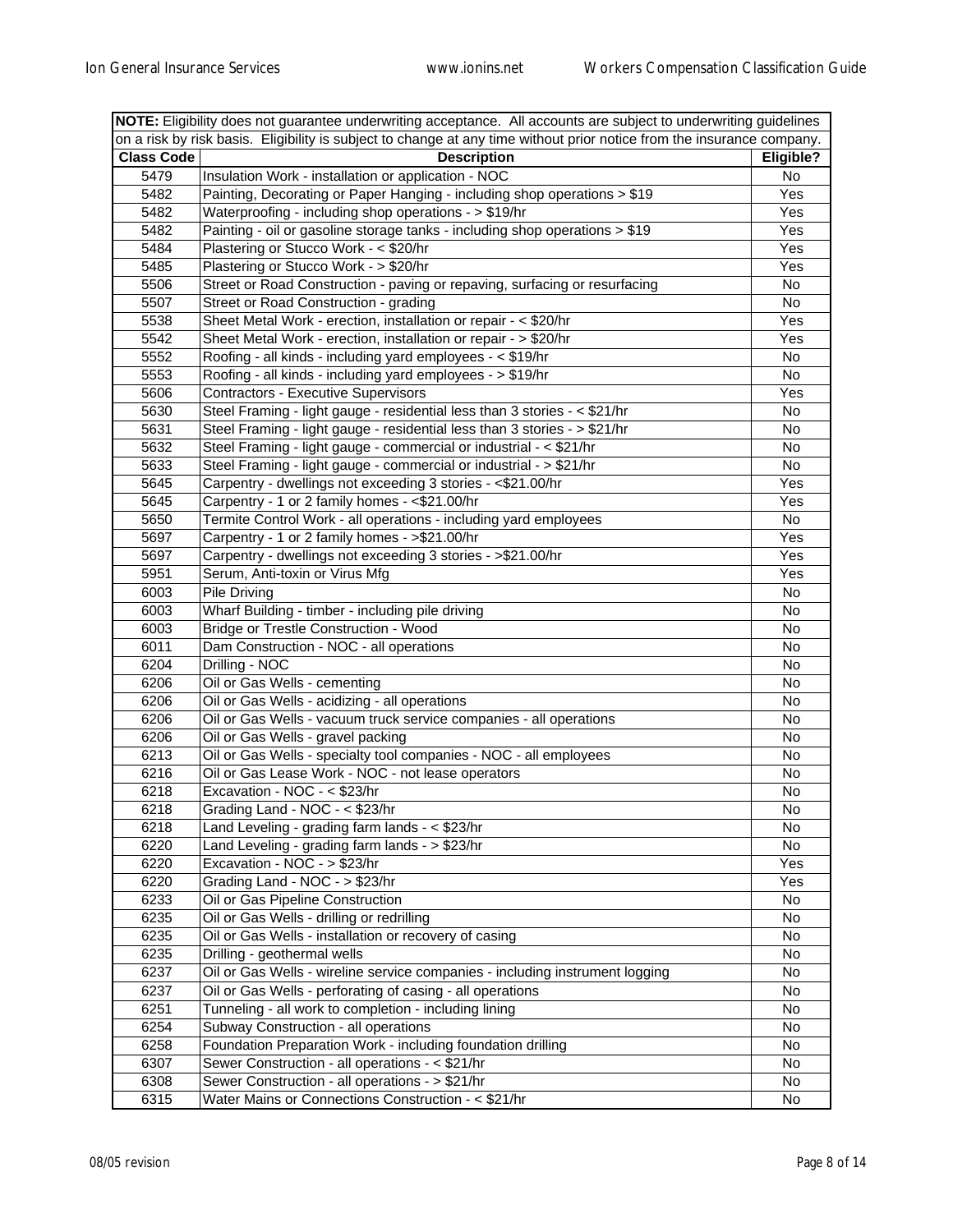| NOTE: Eligibility does not guarantee underwriting acceptance. All accounts are subject to underwriting guidelines      |                                                                        |           |  |
|------------------------------------------------------------------------------------------------------------------------|------------------------------------------------------------------------|-----------|--|
| on a risk by risk basis. Eligibility is subject to change at any time without prior notice from the insurance company. |                                                                        |           |  |
| <b>Class Code</b>                                                                                                      | <b>Description</b>                                                     | Eligible? |  |
| 6315                                                                                                                   | Gas Mains or Connections Construction - < \$21/hr                      | No        |  |
| 6316                                                                                                                   | Water Mains or Connections Construction - > \$21/hr                    | No        |  |
| 6316                                                                                                                   | Gas Mains or Connections Construction - > \$21/hr                      | No        |  |
| 6325                                                                                                                   | Conduit Construction - for cable or wires                              | No        |  |
| 6361                                                                                                                   | Canal Construction - all operations                                    | No        |  |
| 6361                                                                                                                   | Cross Country Water Pipeline Construction - all operations             | No        |  |
| 6361                                                                                                                   | Jetty or Breakwater Construction - all operations to completion        | No        |  |
| 6364                                                                                                                   | Irrigation Pipe Installation - agricultural - all operations           | No        |  |
| 6400                                                                                                                   | Fence Construction - metal or wood                                     | Yes       |  |
| 6504                                                                                                                   | Confections and Food Sundries Mfg                                      | Yes       |  |
| 6834                                                                                                                   | Boat Building or Repairing                                             | No        |  |
| 7133                                                                                                                   | Railroads - NOC - operation and maintenance - all employees            | No        |  |
| 7198                                                                                                                   | Parcel Delivery Companies - no handling of bulk merchandise or freight | No        |  |
| 7207                                                                                                                   | Stables - all employees                                                | No        |  |
| 7207                                                                                                                   | Clubs - Riding - all employees                                         | No        |  |
| 7207                                                                                                                   | Horse Shows - stable employees                                         | No        |  |
| 7207                                                                                                                   | Pack trains - all employees                                            | No        |  |
| 7219                                                                                                                   | Trucking Firms - NOC - including terminal employees and mechanics      | No        |  |
| 7219                                                                                                                   | Express Companies - including railroad transportation                  | No        |  |
| 7219                                                                                                                   | Mobile Crane and Hoisting Service Contractors - NOC - all employees    | No        |  |
| 7232                                                                                                                   | Mail Delivery Service Companies - under contract with USPS             | No        |  |
| 7248                                                                                                                   | Marine Appraisers or Surveyors                                         | No        |  |
| 7272                                                                                                                   | Water Truck Service Companies - all operations                         | No        |  |
| 7332                                                                                                                   | <b>Ambulance Services</b>                                              | No        |  |
| 7360                                                                                                                   | Freight Handlers - packing or handling merchandise - NOC               | No        |  |
| 7365                                                                                                                   | Taxicab Operations - all employees                                     | No        |  |
| 7382                                                                                                                   | <b>Bus or Limousine Operations</b>                                     | No        |  |
| 7392                                                                                                                   | Beer or Ale Dealers - Wholesale                                        | No        |  |
| 7403                                                                                                                   | Aircraft Operation - Scheduled - not flying crew                       | No        |  |
| 7405                                                                                                                   | Aircraft Operation - Scheduled - flying crew                           | No        |  |
| 7409                                                                                                                   | Aircraft Operation - agricultural - flying crew                        | No        |  |
| 7410                                                                                                                   | Aircraft Operation - agricultural - not flying crew                    | No        |  |
| 7421                                                                                                                   | Aircraft Operation - Transport personnel - flying crew                 | No        |  |
| 7424                                                                                                                   | Aircraft Operation - NOC - flying crew                                 | No        |  |
| 7424                                                                                                                   | Aircraft Operation - patrol/photography - flying crew                  | No        |  |
| 7424                                                                                                                   | Aircraft Operation - Sales agencies - flying crew                      | No        |  |
| 7428                                                                                                                   | Aircraft Operation - NOC - not flying crew                             | No        |  |
| 7428                                                                                                                   | Aircraft Ground Schools - All Employees                                | No        |  |
| 7428                                                                                                                   | Aircraft Remanufacture/Conversion/Modification                         | No        |  |
| 7429                                                                                                                   | Airport Operators - all employees                                      | No        |  |
| 7500                                                                                                                   | Gas Works - all operations - including construction or extension lines | No        |  |
| 7515                                                                                                                   | Oil or Gas Pipeline Operation                                          | No        |  |
| 7520                                                                                                                   | Waterworks - operation - all employees - including construction        | Yes       |  |
| 7538                                                                                                                   | Electric Light or Power Construction                                   | No        |  |
| 7539                                                                                                                   | Electric Light or Power Companies - all operations                     | No        |  |
| 7580                                                                                                                   | Sanitary or Sanitation Districts Operation - all employees'            | Yes       |  |
| 7600                                                                                                                   | Telecommunications Companies - all employees                           | Yes       |  |
| 7601                                                                                                                   | Telephone, Telegraph or Fire Alarm Line Construction                   | No        |  |
| 7605                                                                                                                   | Burglar Alarm and Security Systems Installation                        | Yes       |  |
| 7605                                                                                                                   | Fire Alarm Systems Installation Service or Repair - within buildings   | Yes       |  |
| 7605                                                                                                                   | Sound Systems Installation, Service or Repair - within buildings       | Yes       |  |
| 7606                                                                                                                   | Cable TV Companies - all employees                                     | No        |  |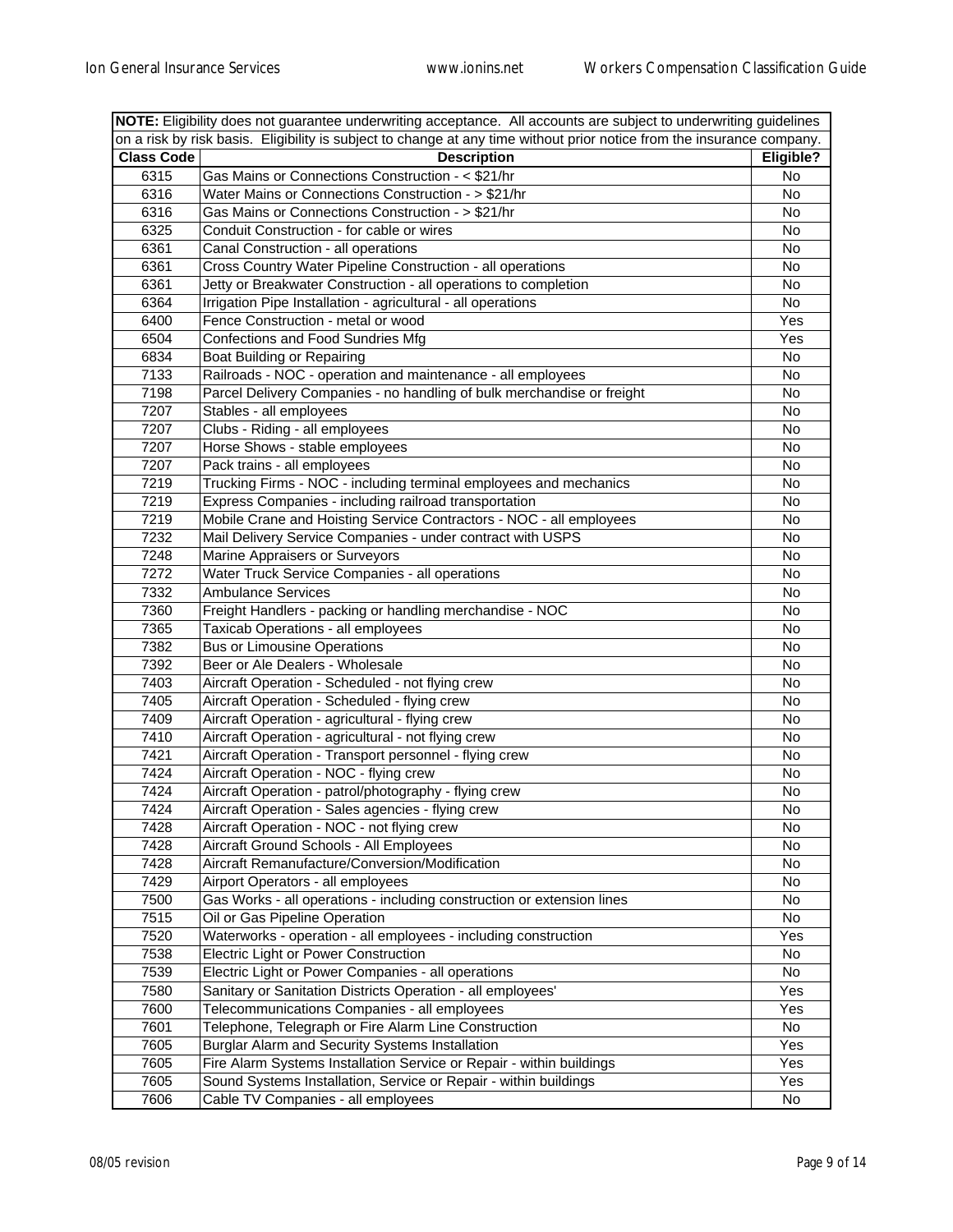| NOTE: Eligibility does not guarantee underwriting acceptance. All accounts are subject to underwriting guidelines |                                                                                                                        |           |  |
|-------------------------------------------------------------------------------------------------------------------|------------------------------------------------------------------------------------------------------------------------|-----------|--|
|                                                                                                                   | on a risk by risk basis. Eligibility is subject to change at any time without prior notice from the insurance company. |           |  |
| <b>Class Code</b>                                                                                                 | <b>Description</b>                                                                                                     | Eligible? |  |
| 7607                                                                                                              | Video post Production - computer or electronic -all employees                                                          | Yes       |  |
| 7610                                                                                                              | Radio, Television or Commercial Broadcasting Stations - all employees                                                  | Yes       |  |
| 7706                                                                                                              | Firefighters - not volunteers                                                                                          | No        |  |
| 7707                                                                                                              | Firefighters - volunteers                                                                                              | No        |  |
| 7720                                                                                                              | Police, Sheriffs, Constables, Marshals, Animal Control, Game Wardens                                                   | No        |  |
| 7721                                                                                                              | <b>Detective Agencies</b>                                                                                              | Yes       |  |
| 7721                                                                                                              | Patrol or Guard Services - in connection with industrial plants or waterworks                                          | Yes       |  |
| 7721                                                                                                              | Watchpersons or Guards - block or special police                                                                       | Yes       |  |
| 7722                                                                                                              | Police, Sheriffs, Constables, Marshals, Animal Control - Volunteers                                                    | No        |  |
| 7855                                                                                                              | Railroad Construction - all operations                                                                                 | No        |  |
| 8001                                                                                                              | Stores - florists - including service away from premises                                                               | Yes       |  |
| 8004                                                                                                              | Stores - garden supplies - NOC                                                                                         | Yes       |  |
| 8006                                                                                                              | Stores - groceries and provisions - retail                                                                             | Yes       |  |
| 8006                                                                                                              | Stores - fruit or vegetables - retail                                                                                  | Yes       |  |
| 8006                                                                                                              | Stores - delicatessen - retail                                                                                         | Yes       |  |
| 8008                                                                                                              | Stores - clothing, wearing apparel or dry goods - retail                                                               | Yes       |  |
| 8013                                                                                                              | Stores - jewelry - wholesale or retail                                                                                 | Yes       |  |
| 8013                                                                                                              | Stores - eyewear - wholesale or retail                                                                                 | Yes       |  |
| 8015                                                                                                              | Stores - furniture - wholesale or retail                                                                               | Yes       |  |
| 8017                                                                                                              | Stores - retail - NOC                                                                                                  | Yes       |  |
| 8017                                                                                                              | Stores - hardware - retail                                                                                             | Yes       |  |
| 8017                                                                                                              | Towel or Toilet Supply Companies - no laundry operations                                                               | Yes       |  |
| 8018                                                                                                              | Stores - wholesale - NOC                                                                                               | Yes       |  |
| 8019                                                                                                              | Printing - quick printing or photocopying - all employees                                                              | Yes       |  |
| 8021                                                                                                              | Stores - meat, fish or poultry - wholesale                                                                             | Yes       |  |
| 8028                                                                                                              | Equipment or Machinery Rental Yards - not dealers - all employees                                                      | Yes       |  |
| 8028                                                                                                              | Machinery or Equipment Rental Yards - not new or used machinery                                                        | Yes       |  |
| 8031                                                                                                              | Stores - meat, fish or poultry - retail                                                                                | Yes       |  |
| 8032                                                                                                              | Stores - clothing, wearing apparel or dry goods - wholesale                                                            | Yes       |  |
| 8039                                                                                                              | Stores - department stores - retail                                                                                    | Yes       |  |
| 8041                                                                                                              | Stores - wine or spirits - wholesale - including blending, distilling or bottling                                      | No        |  |
| 8042                                                                                                              | Stores - floor covering - wholesale or retail - carpets, rugs, vinyl or linoleum                                       | No        |  |
| 8046                                                                                                              | Stores - automobile accessories - wholesale or retail                                                                  | Yes       |  |
| 8057                                                                                                              | Boat Dealers - all operations                                                                                          | No        |  |
| 8059                                                                                                              | Stores - ceramic tile - wholesale or retail                                                                            |           |  |
|                                                                                                                   |                                                                                                                        | Yes       |  |
| 8060                                                                                                              | Stores - wine, beer or spirits - retail                                                                                | Yes       |  |
| 8061                                                                                                              | Stores - groceries and provisions - convenience - retail<br>Stores - computer - wholesale or retail                    | Yes       |  |
| 8062                                                                                                              |                                                                                                                        | Yes       |  |
| 8063                                                                                                              | Stores - lighting fixtures - wholesale or retail                                                                       | Yes       |  |
| 8064                                                                                                              | Stores - office supplies and stationery - wholesale or retail                                                          | Yes       |  |
| 8065                                                                                                              | Stores - paint or paint supplies - wholesale or retail                                                                 | Yes       |  |
| 8066                                                                                                              | Stores - bicycles and bicycle accessories - wholesale or retail                                                        | Yes       |  |
| 8070                                                                                                              | Stores - videotape - rental or sale - retail                                                                           | Yes       |  |
| 8071                                                                                                              | Stores - books - retail                                                                                                | Yes       |  |
| 8102                                                                                                              | Seed Merchants                                                                                                         | Yes       |  |
| 8103                                                                                                              | Wiping Cloth or Rag Dealers - including all laundry operations                                                         | Yes       |  |
| 8106                                                                                                              | Iron or Steel Merchants - not junk dealers or iron or scrap dealers                                                    | Yes       |  |
| 8107                                                                                                              | Machinery Dealers - NOC - including demonstration                                                                      | Yes       |  |
| 8110                                                                                                              | Stores - welding supplies - wholesale or retail                                                                        | Yes       |  |
| 8111                                                                                                              | Plumbers' Supplies Dealers - wholesale or retail - gas steam or hot water                                              | Yes       |  |
| 8111                                                                                                              | Oil or Gas Well Supplies or Equipment Dealers - store or yard not 2nd hand                                             | Yes       |  |
| 8113                                                                                                              | Oil or Gas Well Supplies or Equipment Dealers - secondhand                                                             | No        |  |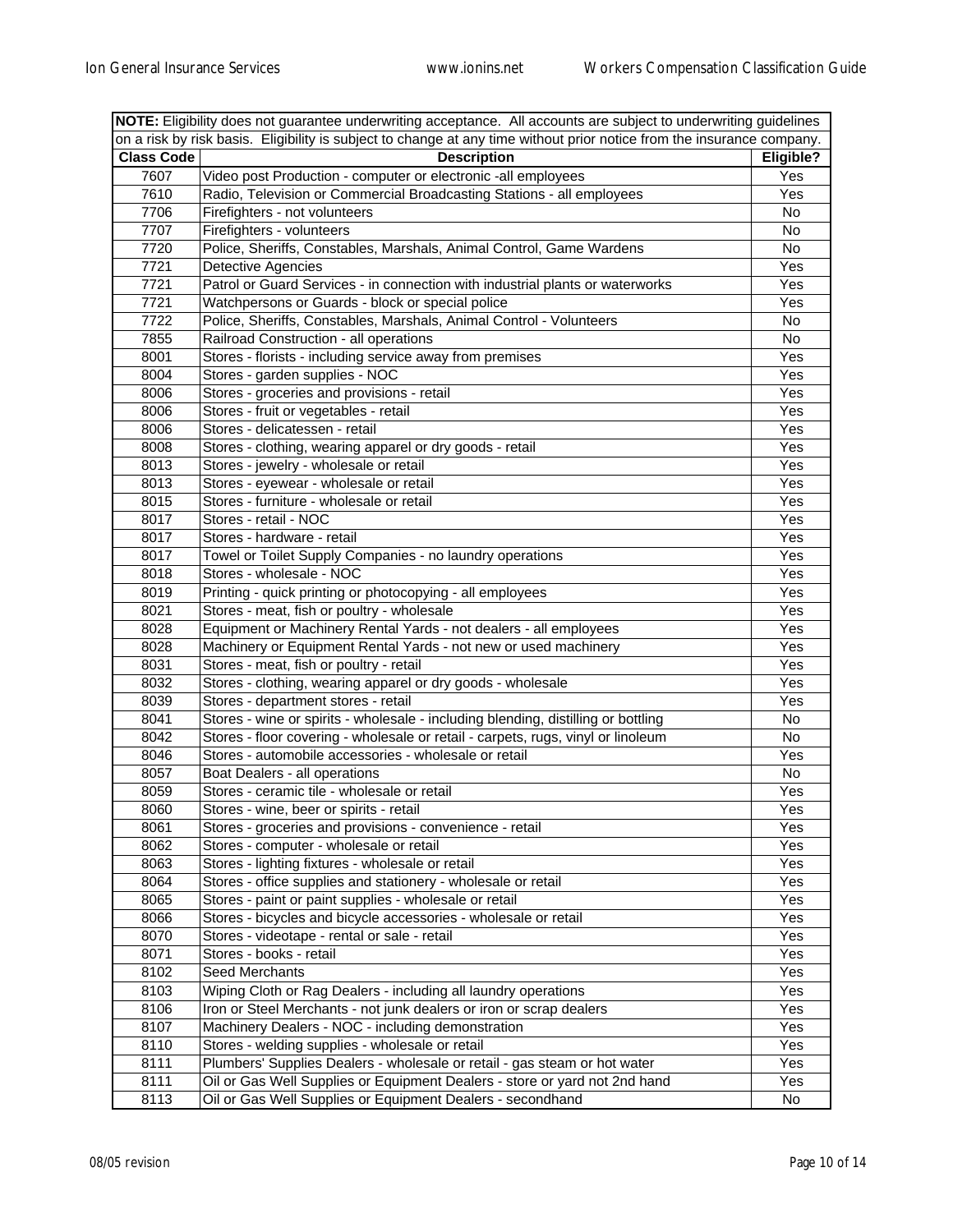| NOTE: Eligibility does not guarantee underwriting acceptance. All accounts are subject to underwriting guidelines      |                                                                              |           |  |
|------------------------------------------------------------------------------------------------------------------------|------------------------------------------------------------------------------|-----------|--|
| on a risk by risk basis. Eligibility is subject to change at any time without prior notice from the insurance company. |                                                                              |           |  |
| <b>Class Code</b>                                                                                                      | <b>Description</b>                                                           | Eligible? |  |
| 8116                                                                                                                   | Farm Machinery Dealers - shop and outside                                    | Yes       |  |
| 8117                                                                                                                   | Stores - feed, tack and farm supplies - retail                               | Yes       |  |
| 8204                                                                                                                   | Building Material Dealers - 2nd hand materials                               | Yes       |  |
| 8209                                                                                                                   | Vegetables - fresh vegetable and tomato packing and handling                 | Yes       |  |
| 8215                                                                                                                   | Hay, Grain or Feed Dealers                                                   | No        |  |
| 8215                                                                                                                   | Warehouses - grain or bean                                                   | No        |  |
| 8227                                                                                                                   | <b>Construction or Erection Permanent Yards</b>                              | Yes       |  |
| 8232                                                                                                                   | Lumberyards - commercial - no 2nd hand materials                             | Yes       |  |
| 8232                                                                                                                   | Building Material Dealers - Commercial - No 2nd hand                         | Yes       |  |
| 8232                                                                                                                   | Fuel and Material Dealers - NOC                                              | Yes       |  |
| 8264                                                                                                                   | Paper Stock Dealers - secondhand                                             | No        |  |
| 8264                                                                                                                   | Bottle Dealers - secondhand                                                  | No        |  |
| 8264                                                                                                                   | Rubber Stock Dealers - secondhand                                            | No        |  |
| 8265                                                                                                                   | Iron or Scrap Dealers                                                        | No        |  |
| 8265                                                                                                                   | Junk Dealers - NOC                                                           | No        |  |
| 8267                                                                                                                   | Machinery and Equipment Dealers - secondhand                                 | No        |  |
| 8278                                                                                                                   | Racing Stables - jockeys employed on a per race basis                        | No        |  |
| 8286                                                                                                                   | Livestock Dealers or Commission Merchants - NOC                              | No        |  |
| 8286                                                                                                                   | Livestock Auctioneers - including inside or outside salespersons             | No        |  |
| 8290                                                                                                                   | Warehouses - self-storage - all other employees - including on-site managers | Yes       |  |
| 8291                                                                                                                   | Warehouses - cold storage                                                    | Yes       |  |
| 8292                                                                                                                   | Warehouses - general merchandise - NOC                                       | Yes       |  |
| 8293                                                                                                                   | Warehouses - furniture - including packing or handling away from premises    | No        |  |
| 8293                                                                                                                   | Furniture Moving - including packing or handling of household goods          | No        |  |
| 8304                                                                                                                   | Grain Elevators or Grain Storage Warehouses                                  | No        |  |
| 8324                                                                                                                   | Auto Gas Stations - retail - all employees                                   | Yes       |  |
| 8350                                                                                                                   | Gasoline or Oil Dealers - wholesale - including mixing or blending           | Yes       |  |
| 8387                                                                                                                   | Auto or Truck Service Stations - all employees                               | Yes       |  |
| 8388                                                                                                                   | Rubber Tire Dealers - wholesale or retail                                    | Yes       |  |
| 8389                                                                                                                   | Auto or Truck Repair Shops - no retail gas                                   | Yes       |  |
| 8390                                                                                                                   | Automobile Van Conversion or Customizing                                     | Yes       |  |
| 8391                                                                                                                   | Auto or Truck Dealers - other than sales persons                             | Yes       |  |
| 8392                                                                                                                   | Auto or Truck Storage Garages                                                | Yes       |  |
| 8393                                                                                                                   | Auto or Truck Body and Fender Repairing                                      | Yes       |  |
| 8397                                                                                                                   | Auto or Truck Transmission Repair                                            | Yes       |  |
| 8400                                                                                                                   | Motorcycle Dealers - all operations                                          | No        |  |
| 8500                                                                                                                   | Metal Scrap Dealers - collection, sorting and reduction of non-ferrous metal | No        |  |
| 8601                                                                                                                   | <b>Engineers - Consulting</b>                                                | Yes       |  |
| 8601                                                                                                                   | Oil or Gas Geologists or Scouts                                              | Yes       |  |
| 8601                                                                                                                   | Geophysical Exploration - including mapping of subsurface areas              | Yes       |  |
| 8631                                                                                                                   | Racing Stables - operation                                                   | No        |  |
| 8720                                                                                                                   | Inspection for Insurance or Valuation purposes - NOC                         | Yes       |  |
| 8720                                                                                                                   | Elevator Inspecting - no service inspections, oiling or repairing            | Yes       |  |
| 8720                                                                                                                   | Weighers, Samplers or inspectors of Merchandise on Docks                     | Yes       |  |
| 8729                                                                                                                   | Elevator Service inspections, Oiling and Adjusting - no repair               | Yes       |  |
| 8740                                                                                                                   | Apartment or Condo Complex - Prop mgmt Supervisors                           | Yes       |  |
| 8740                                                                                                                   | <b>Building Operation - Commercial - Prop Mgmt Supervisors</b>               | Yes       |  |
| 8740                                                                                                                   | <b>Building Operation - NOC - Property Mgmt Supervisors</b>                  | Yes       |  |
| 8740                                                                                                                   | Mobilehome Park operation - property management supervisors                  | Yes       |  |
| 8740                                                                                                                   | Warehouses - self-storage - property management supervisors                  | Yes       |  |
| 8740                                                                                                                   | Apartment or Condo Complex - seniors - prop mgmt super                       | Yes       |  |
| 8741                                                                                                                   | Real Estate Agencies - all employees                                         | Yes       |  |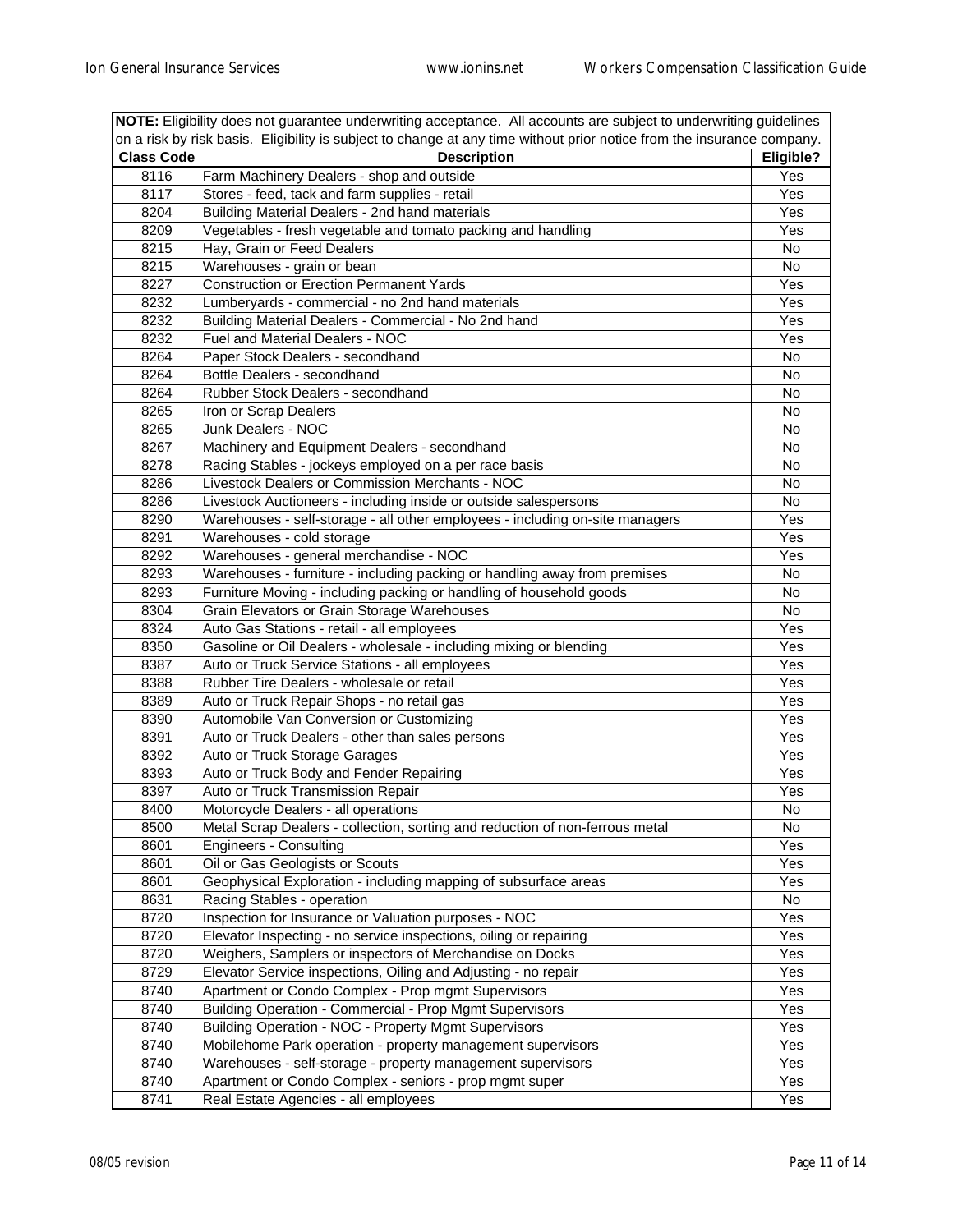| NOTE: Eligibility does not guarantee underwriting acceptance. All accounts are subject to underwriting guidelines |                                                                                                                        |           |
|-------------------------------------------------------------------------------------------------------------------|------------------------------------------------------------------------------------------------------------------------|-----------|
|                                                                                                                   | on a risk by risk basis. Eligibility is subject to change at any time without prior notice from the insurance company. |           |
| <b>Class Code</b>                                                                                                 | <b>Description</b>                                                                                                     | Eligible? |
| 8742                                                                                                              | Salespersons - outside                                                                                                 | Yes       |
| 8742                                                                                                              | Bookbinding Operation - Salespersons                                                                                   | Yes       |
| 8742                                                                                                              | Boy and Girl Scout Councils - executive secretaries                                                                    | Yes       |
| 8742                                                                                                              | Newspaper Publishing or Newspaper Printing - reporters, advertising                                                    | Yes       |
| 8742                                                                                                              | Printing Operations - Salespersons - outside                                                                           | Yes       |
| 8743                                                                                                              | Mortgage Brokers - all employees                                                                                       | Yes       |
| 8745                                                                                                              | News Agents or Distributors of Magazines/Periodicals - not retail dealers                                              | Yes       |
| 8748                                                                                                              | Auto or Truck Salespersons                                                                                             | Yes       |
| 8755                                                                                                              | Labor Unions - employees engaged outside of office                                                                     | Yes       |
| 8800                                                                                                              | Mailing or Addressing Companies                                                                                        | Yes       |
| 8801                                                                                                              | Credit Unions - all employees                                                                                          | Yes       |
| 8803                                                                                                              | Auditors, Accountants                                                                                                  | Yes       |
| 8804                                                                                                              | Alcoholic and Drug Recovery homes                                                                                      | No        |
| 8804                                                                                                              | Social Rehabilitation Facilities for Adults - all employees                                                            | No        |
| 8806                                                                                                              | Sheltered Workshops or Work Activity Centers - all employees                                                           | No        |
| 8807                                                                                                              | Newspaper, Magazine or book Publishing - no printing - editing, designing                                              | Yes       |
| 8808                                                                                                              | Banks - All employees                                                                                                  | Yes       |
| 8810                                                                                                              | Clerical Office Employees - NOC                                                                                        | Yes       |
| 8810                                                                                                              | Draftspersons                                                                                                          | Yes       |
| 8810                                                                                                              | Libraries - librarians or professional assistants                                                                      | Yes       |
| 8813                                                                                                              | Printing Operation - editing, designing, proofreading                                                                  | Yes       |
| 8813                                                                                                              | Bookbinding Operation - editing and office employees                                                                   | Yes       |
| 8818                                                                                                              | Newspaper Publishing or Newspaper Printing - editing, designing                                                        | Yes       |
| 8820                                                                                                              | Attorneys - all employees                                                                                              | Yes       |
| 8822                                                                                                              | Insurance Companies - all employees                                                                                    | Yes       |
| 8823                                                                                                              | Residential Care Facilities for Children - NOC - all employees                                                         | No        |
| 8827                                                                                                              | Homemaker Services - all employees                                                                                     | No        |
| 8827                                                                                                              | Public Health Nursing Associations - all employees                                                                     | No        |
| 8829                                                                                                              | Nursing Homes - all employees                                                                                          | Yes       |
| 8829                                                                                                              | Convalescent Homes or Hospitals - all employees                                                                        | Yes       |
| 8829                                                                                                              | Rest homes - all employees                                                                                             | Yes       |
| 8829                                                                                                              | Sanitariums - all employees                                                                                            | Yes       |
| 8830                                                                                                              | Institutional Employees - hospitals, sanitariums, rest homes - all employees                                           | No        |
| 8831                                                                                                              | Hospitals - veterinary - all employees                                                                                 | Yes       |
| 8831                                                                                                              | Kennels - all employees - including receptionists                                                                      | Yes       |
| 8834                                                                                                              | Physicians - all employees                                                                                             | Yes       |
| 8838                                                                                                              | Museums - all employees                                                                                                | Yes       |
| 8839                                                                                                              | Dentists and Dental Surgeons - all employees                                                                           | Yes       |
| 8840                                                                                                              | Churches - clergy, clerical                                                                                            | Yes       |
| 8846                                                                                                              | Printing Operation - screen printing - editing, designing, proofreading                                                | Yes       |
| 8846                                                                                                              | Screen Printed Merchandise Dealers - editing, designing, proofreading                                                  | Yes       |
| 8847                                                                                                              | Beverage Container Collection or Redemption                                                                            | Yes       |
| 8850                                                                                                              | Check Cashers - all employees                                                                                          | No        |
| 8851                                                                                                              | Congregate Living Facilities for the Elderly - no care or supervision                                                  | Yes       |
| 8852                                                                                                              | Home Infusion therapists - all employees                                                                               | No        |
| 8859                                                                                                              | Computer Programming or Software Development                                                                           | Yes       |
| 8868                                                                                                              | College or Schools - Private - not auto - Professionals                                                                | Yes       |
| 8875                                                                                                              | Public Colleges or Schools - all employees                                                                             | Yes       |
| 8875                                                                                                              | Superintendent of Public Schools Office - all employees                                                                | Yes       |
| 9007                                                                                                              | Apartment or Condo Complex - seniors - all employees                                                                   | Yes       |
| 9008                                                                                                              | Janitorial Services - by contractors                                                                                   | Yes       |
| 9009                                                                                                              | Building Operation - Commercial - All other Employees                                                                  | Yes       |
|                                                                                                                   |                                                                                                                        |           |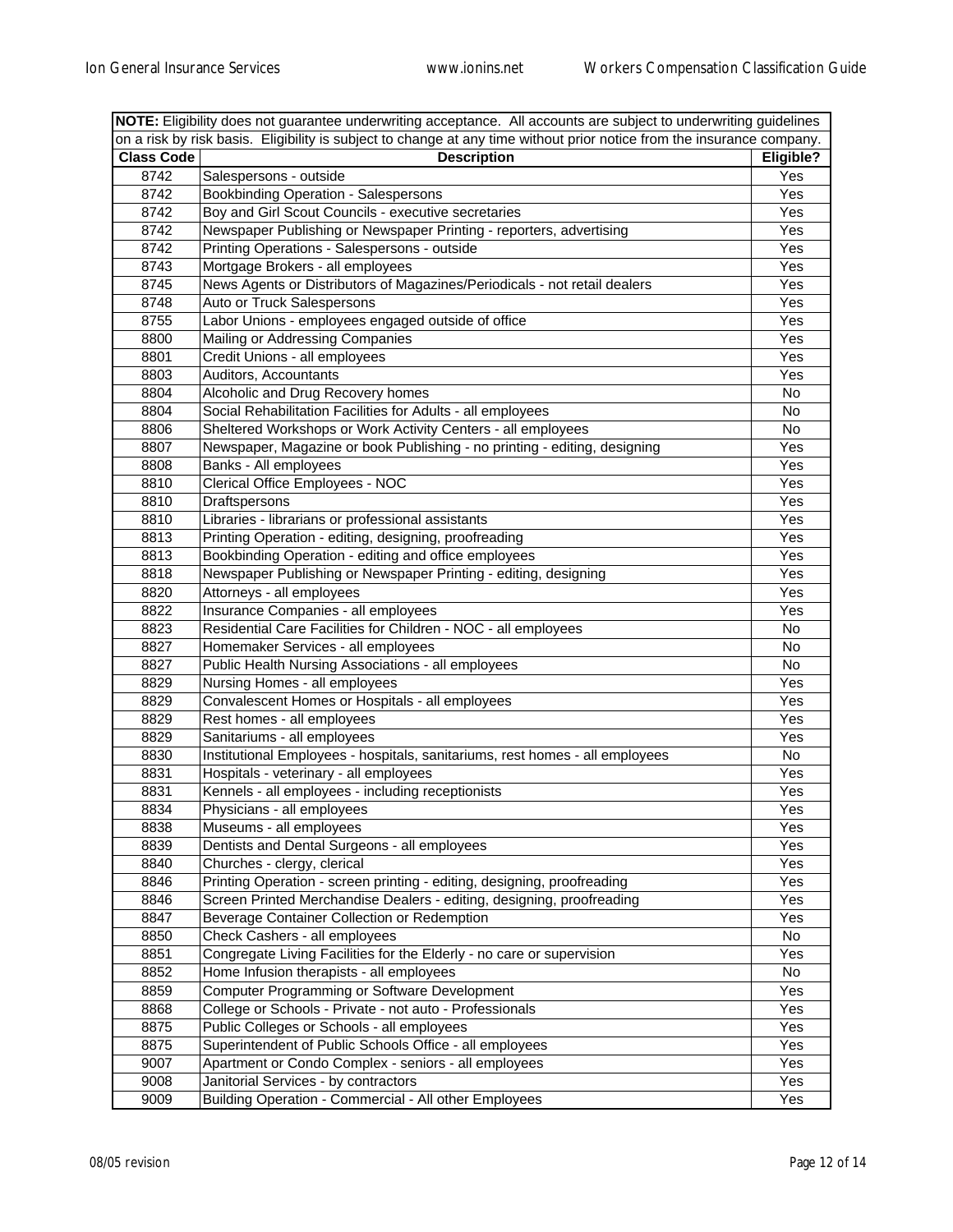|                                                                                                                        | NOTE: Eligibility does not guarantee underwriting acceptance. All accounts are subject to underwriting guidelines |           |  |
|------------------------------------------------------------------------------------------------------------------------|-------------------------------------------------------------------------------------------------------------------|-----------|--|
| on a risk by risk basis. Eligibility is subject to change at any time without prior notice from the insurance company. |                                                                                                                   |           |  |
| <b>Class Code</b>                                                                                                      | <b>Description</b>                                                                                                | Eligible? |  |
| 9010                                                                                                                   | Mobilehome Park Operation - all other employees                                                                   | No        |  |
| 9011                                                                                                                   | Apartment or Condo Complex - all employees                                                                        | Yes       |  |
| 9015                                                                                                                   | Building Operation - NOC - all other employees                                                                    | Yes       |  |
| 9015                                                                                                                   | Churches - all employees other than clergy, clerical                                                              | Yes       |  |
| 9015                                                                                                                   | Libraries - all employees other than librarians                                                                   | Yes       |  |
| 9016                                                                                                                   | Amusement Parks or Exhibitions maintenance                                                                        | No        |  |
| 9016                                                                                                                   | Dog Shows - operation, care, custody and maintenance of premises                                                  | No        |  |
| 9016                                                                                                                   | Horse Shows - operation, care of premises                                                                         | No        |  |
| 9031                                                                                                                   | Pest Control - all operations - including yard employees                                                          | Yes       |  |
| 9033                                                                                                                   | Housing Authorities - all employees                                                                               | Yes       |  |
| 9043                                                                                                                   | Hospitals - all employees                                                                                         | Yes       |  |
| 9048                                                                                                                   | Camps - recreational or educational - all operations                                                              | Yes       |  |
| 9048                                                                                                                   | Boy and Girl Scout Councils - all camp operations                                                                 | Yes       |  |
| 9050                                                                                                                   | Hotels - all employees                                                                                            | Yes       |  |
| 9050                                                                                                                   | Motels - all employees                                                                                            | Yes       |  |
| 9053                                                                                                                   | Clubs - Tennis or Racquetball - all employees                                                                     | No        |  |
| 9053                                                                                                                   | Baths - NOC                                                                                                       | Yes       |  |
| 9053                                                                                                                   | Exercise or Health Institutes - all employees                                                                     | Yes       |  |
| 9053                                                                                                                   | Swimming Pools - commercial - all employees                                                                       | Yes       |  |
| 9053                                                                                                                   | Clubs - Swimming - all employees                                                                                  | Yes       |  |
| 9059                                                                                                                   | Day Care Centers - child - not residential care facilities                                                        | Yes       |  |
| 9060                                                                                                                   | Clubs - Country or golf                                                                                           | Yes       |  |
| 9061                                                                                                                   | Clubs - NOC - All employees                                                                                       | Yes       |  |
| 9066                                                                                                                   | Homeowners Associations - not building operation                                                                  | Yes       |  |
| 9067                                                                                                                   | Clubs - Boys and Girls - all employees                                                                            | No        |  |
| 9067                                                                                                                   | YMCA or YWCA institutions - all employees                                                                         | Yes       |  |
| 9069                                                                                                                   | Clubs - Gaming - All employees                                                                                    | Yes       |  |
| 9070                                                                                                                   | Residential Care Facilities for the Elderly - NOC - all employees                                                 | Yes       |  |
| 9070                                                                                                                   | Residential Care Facilities for Adults - NOC - all employees                                                      | Yes       |  |
| 9079                                                                                                                   | Vending Concessionaires - dispensing food, drinks, candy, etc.                                                    | Yes       |  |
| 9079                                                                                                                   | <b>Fast Food Restaurant</b>                                                                                       | Yes       |  |
| 9079                                                                                                                   | Restaurant or Taverns - all employees - including musicians and entertainers                                      | Yes       |  |
| 9085                                                                                                                   | Residential Care Facilities for the Developmentally Disabled - all employees                                      | Yes       |  |
| 9092                                                                                                                   | Skating Centers - ice or roller - all employees                                                                   | Yes       |  |
| 9092                                                                                                                   | Bowling Centers - all employees                                                                                   | Yes       |  |
| 9092                                                                                                                   | Billiard Halls - all employees                                                                                    | Yes       |  |
| 9096                                                                                                                   | Residential Cleaning Services - by contractors                                                                    | Yes       |  |
| 9097                                                                                                                   | Swimming Pool Cleaning and Servicing - by specialty contractors                                                   | No        |  |
| 9101                                                                                                                   | College or Schools - Private - not auto - Non-professionals                                                       | Yes       |  |
| 9151                                                                                                                   | Theaters - music ensembles - all performers and directors of performers                                           | No        |  |
| 9154                                                                                                                   |                                                                                                                   | No        |  |
| 9155                                                                                                                   | Theaters - not motion picture - all employees other than performers                                               | Yes       |  |
|                                                                                                                        | Theaters - motion picture - all employees                                                                         |           |  |
| 9156                                                                                                                   | Theaters - dance, opera and theater companies - all performers and directors                                      | Yes       |  |
| 9180                                                                                                                   | Amusement Parks or Exhibitions operations                                                                         | No        |  |
| 9180                                                                                                                   | Clubs - Shooting                                                                                                  | No        |  |
| 9180                                                                                                                   | <b>Shooting Galleries</b>                                                                                         | No        |  |
| 9181                                                                                                                   | Athletic Team - all players                                                                                       | No        |  |
| 9182                                                                                                                   | Athletic Team - all other                                                                                         | No        |  |
| 9184                                                                                                                   | Ski Resorts - Alpine - all operations                                                                             | No        |  |
| 9185                                                                                                                   | Carnivals or Circuses - all employees                                                                             | No        |  |
| 9220                                                                                                                   | Cemetery Operation - all employees                                                                                | Yes       |  |
| 9220                                                                                                                   | Crematory Operations - all employees                                                                              | Yes       |  |